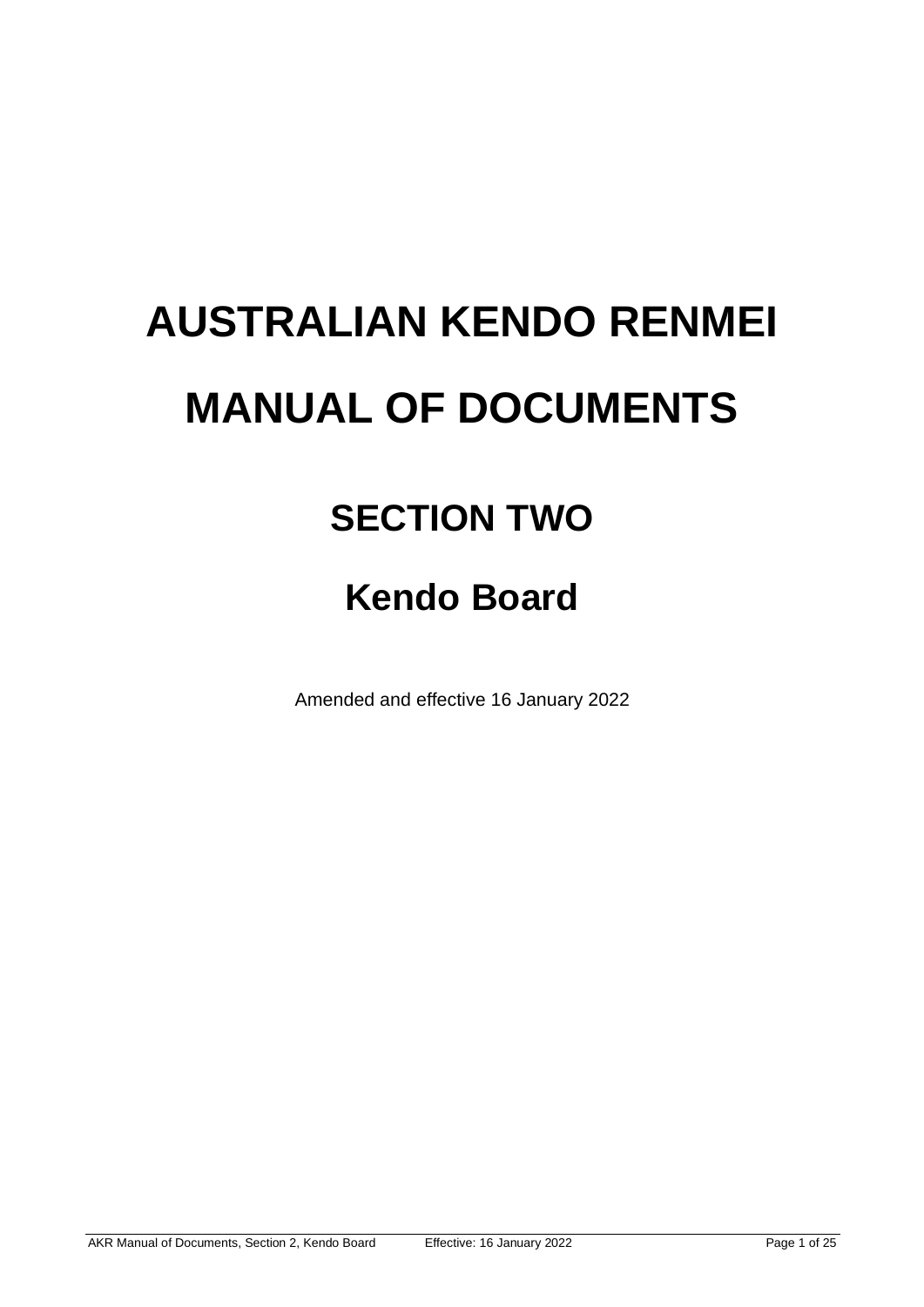# **Table of Contents**

| 2.0     |  |  |  |
|---------|--|--|--|
| 2.1     |  |  |  |
| 2.1.1   |  |  |  |
| 2.1.2   |  |  |  |
| 2.1.3   |  |  |  |
| 2.2     |  |  |  |
| 2.3     |  |  |  |
| 2.3.1   |  |  |  |
| 2.3.2   |  |  |  |
| 2.3.3   |  |  |  |
| 2.3.4   |  |  |  |
| 2.3.4.1 |  |  |  |
| 2.3.4.2 |  |  |  |
| 2.4     |  |  |  |
| 2.5     |  |  |  |
| 2.5.1   |  |  |  |
| 2.5.2   |  |  |  |
| 2.5.2   |  |  |  |
| 2.5.3   |  |  |  |
| 2.6     |  |  |  |
| 2.7     |  |  |  |
| 2.7.1   |  |  |  |
| 2.7.2   |  |  |  |
| 2.8     |  |  |  |
| 2.8.0   |  |  |  |
| 2.8.1   |  |  |  |
| 2.8.2   |  |  |  |
| 2.8.3   |  |  |  |
| 2.8.4   |  |  |  |
| 2.8.5   |  |  |  |
| 2.8.6   |  |  |  |
| 2.8.7   |  |  |  |
| 2.8.8   |  |  |  |
| 2.8.9   |  |  |  |
| 2.8.10  |  |  |  |
| 2.8.11  |  |  |  |
| 2.8.12  |  |  |  |
| 2.8.13  |  |  |  |
| 2.8.14  |  |  |  |
| 2.8.15  |  |  |  |
| 2.9     |  |  |  |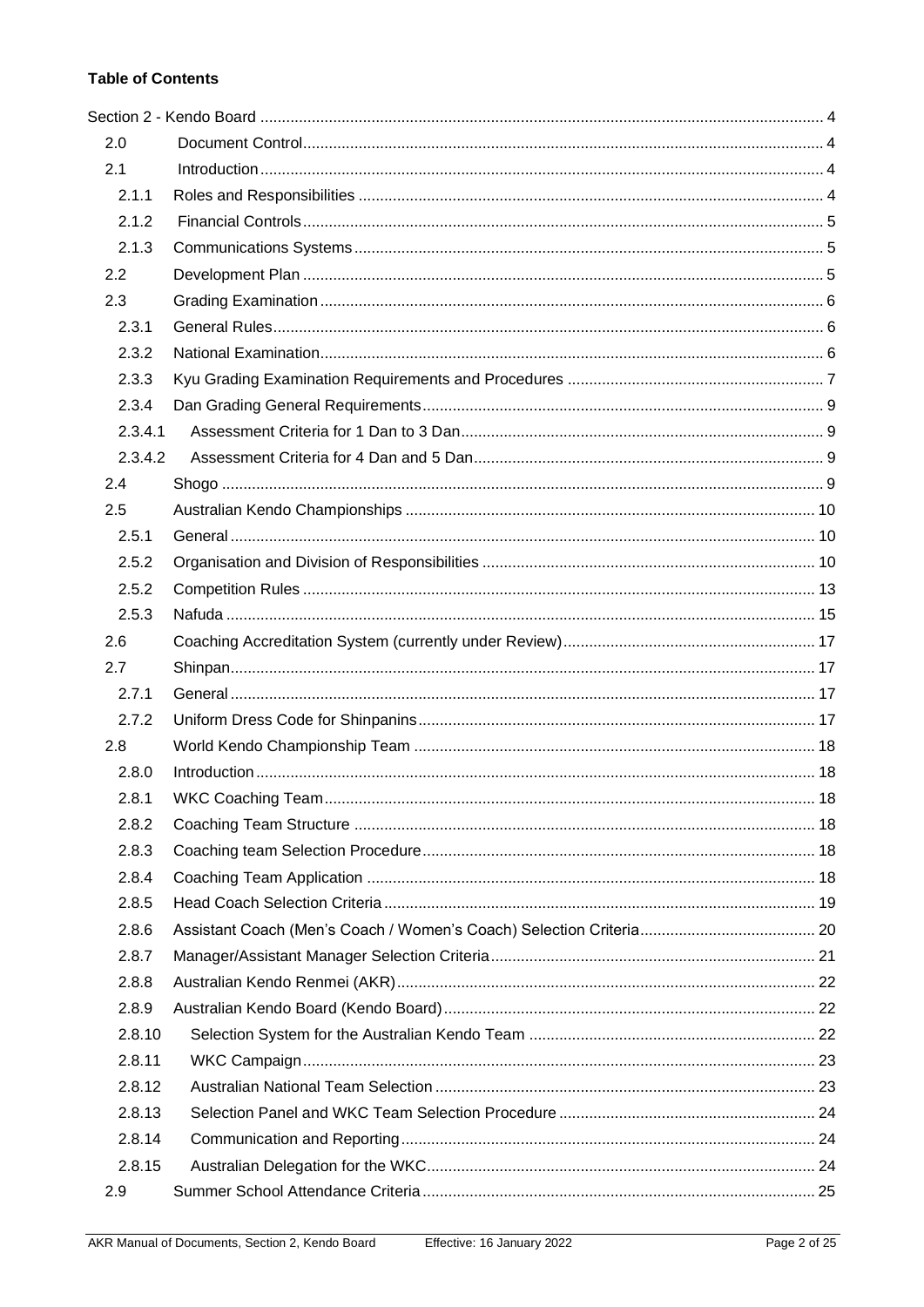### **List of Tables**

Table 1: Minimum Requirements for Kyu Grading Examinations Table 2: Examination Requirements for the Nihon-Kendo-Kata

#### **List of Figures**

Figure 1: Nafuda Used for Team Championships

Figure 2: Nafuda Used for Individual Championships

Figrue 3: Nafuda Used for UniSport Nationals Game Division 1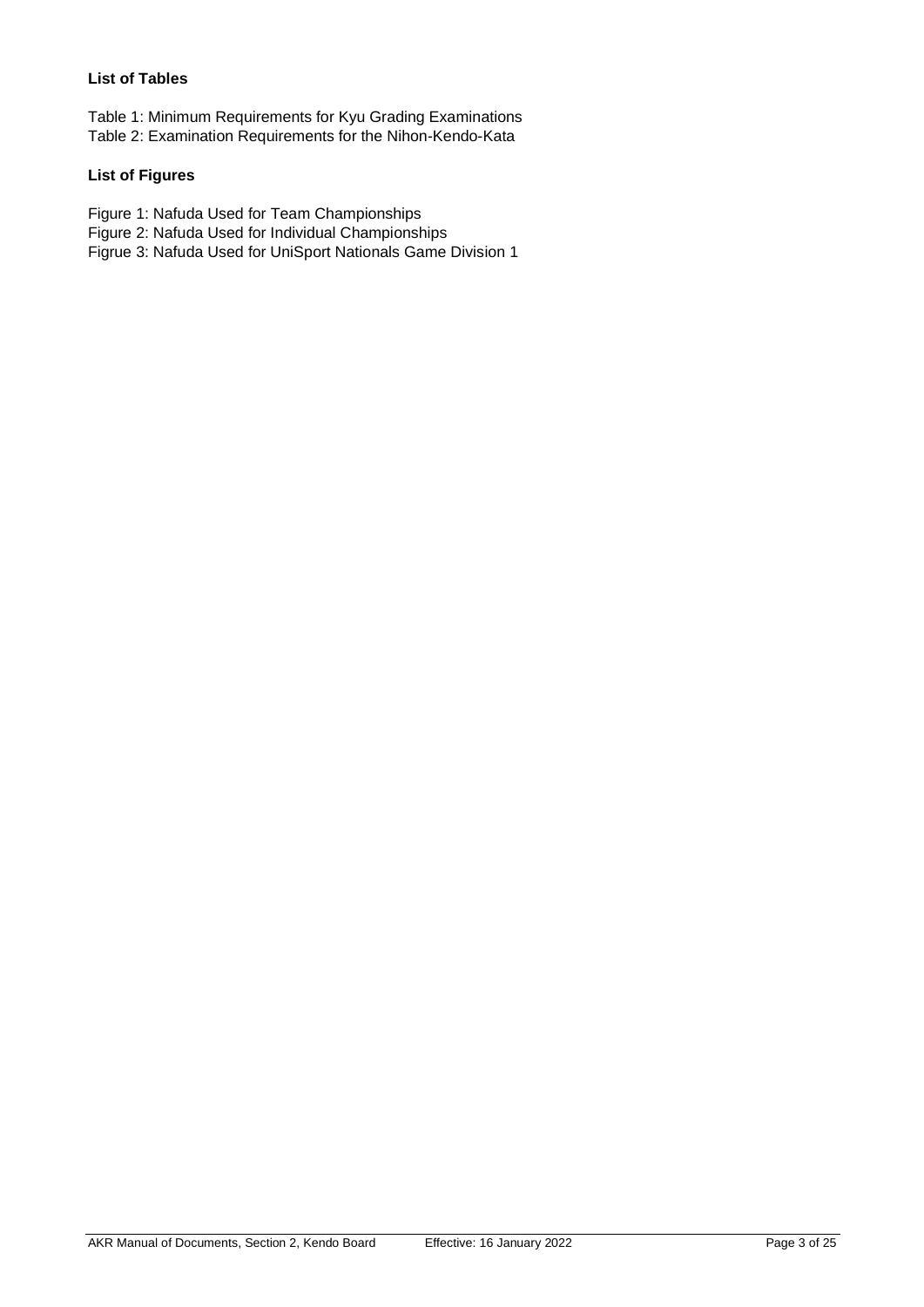#### <span id="page-3-1"></span><span id="page-3-0"></span>**2.0 Document Control**

The Kendo Board controls this Section of the Manual of Documents (MoD). The Kendo Board updates and/or revises it as required however changes are required to be approved by the National Council.

#### <span id="page-3-2"></span>**2.1 Introduction**

The role of the Kendo Board is to promote and facilitate the study of Kendo in Australia leading to an increase in the number of people practicing Kendo and an increase in the standard of Kendo being practised, with the intention of encouraging AKR affiliated members to appreciate the objective and purposes of Kendo in the modern society in the long term.

It is noted that this section should be read in conjunction with other sections of the MoD.

#### <span id="page-3-3"></span>**2.1.1 Roles and Responsibilities**

The Kendo Board has the following roles and responsibilities:

- Conduct the Australian Kendo Championships (AKC) including the national examination annually;
- Facilitate the technical aspect of Kendo competitions run by external organisations. This includes:
	- o UniSport Nationals Division 1; and
	- o Australian Masters Games.
- Update and publish Kendo Grading Regulations as required;
- Update and publish standard Competition Regulations as required;
- Support the development of the Australian Kendo Team to compete at the triennial World Kendo Championships (WKC). This includes:
	- o Developing and conducting the WKC Coaching Team selection application procedure and selecting the appropriate coaching team members.
	- o Working with the WKC Coaching Team to cultivate the development of the Australian National Kendo Squad/Team, maximising participation of Australian Kendo members at Club, State/Territory, and national competition and training squad/team activities;
	- o Supporting the WKC Coaching Team in activities required to manage the WKC campaign, including:
		- Conducting national squad/team training sessions.
		- Developing and conducting the selection of the Australian Kendo Team members.
		- Organising travel logistics for the team to attend and compete at the WKC.
- Select and monitor performance of the National Team Coach, Assistant Coach(es), and Manager; ensuring they have sufficient time in the job and accessibility to squad members to conduct their duties sufficiently to achieve their goals and objectives in conjunction with Affiliate representatives;
- Support the development of Shinpan skills in Australia. This may include conducting shinpan seminars, supporting Australian members to attend shinpan seminars, etc.;
- Support the establishment of Officiator (Shinpan and Grading Panel) Accreditation Scheme;
- Improve the level of Kendo Instruction in Australia. Administer and develop the Coaching Accreditation Scheme;
- Encourage the appreciation of Iaido and Jodo by Kendo Students;
- Document the Board's activities and report to the National Council; and
- Promote fellowship among Kendo students for the mutual benefit of all.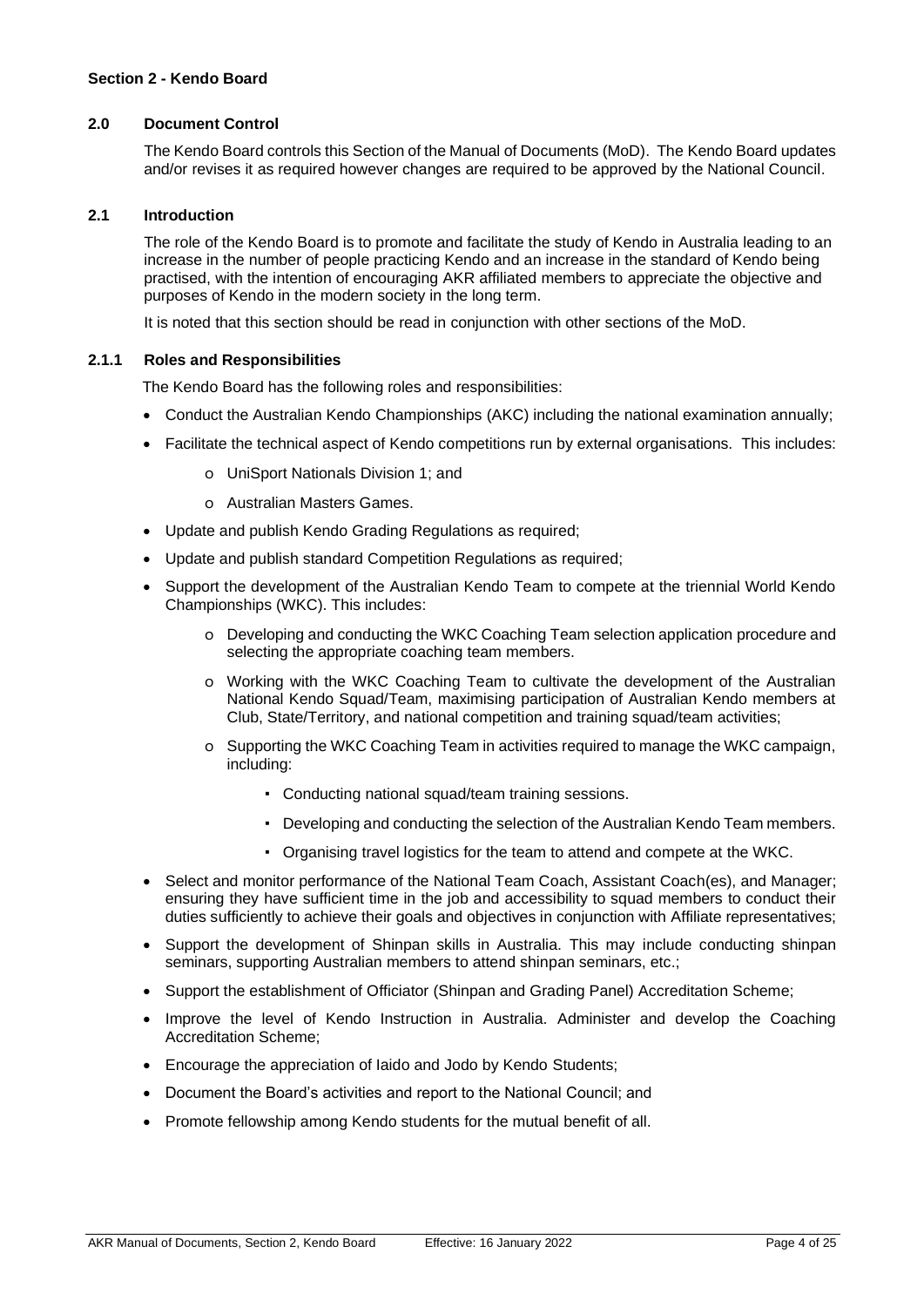#### <span id="page-4-0"></span>**2.1.2 Financial Controls**

The Kendo Board controls the approved budget and financial management. The Board presents a budget for the forthcoming years activities to the Australian Kendo Renmei Executive Committee (the National Executive) at the National Council Meeting (or whenever necessary) for approval. Activities included in the budget maybe covered financially in whole or in part of, such as:

- The AKC event planning and logistical management (e.g. event programs, human resource management and expenses for visiting instructors from the All Japan Kendo Federation (AJKF));
- Coaching Seminars Instructor; attendance fees or subsidy for attending members;
- Shinpan Seminars Instructors; attendance fees or subsidy for attending members;
- Seniors Seminars Instructors; attendance fees or subsidy for attending members;
- Coaching/Training team visits Instructors' attendance fees or subsidy for attending members; and
- Grading Examiner Support Teams Examiners' attendance fees or subsidy for attending members.

#### <span id="page-4-1"></span>**2.1.3 Communications Systems**

The use of telephone, e-mail and other on-line systems are encouraged to expedite the information flow between Board Members and the Kendo membership. The Chairperson represents the Kendo Board on the National Council and communicates directly with the Executive Committee.

#### <span id="page-4-2"></span>**2.2 Development Plan**

The Kendo Board will develop an action plan each year for adoption at the start of the financial year. The action plan needs to align with the AKR strategic plan and should outline planned activities and priorities for the year. The action plan will inform the development of the Kendo Board Annual Budget and will have reportable targets.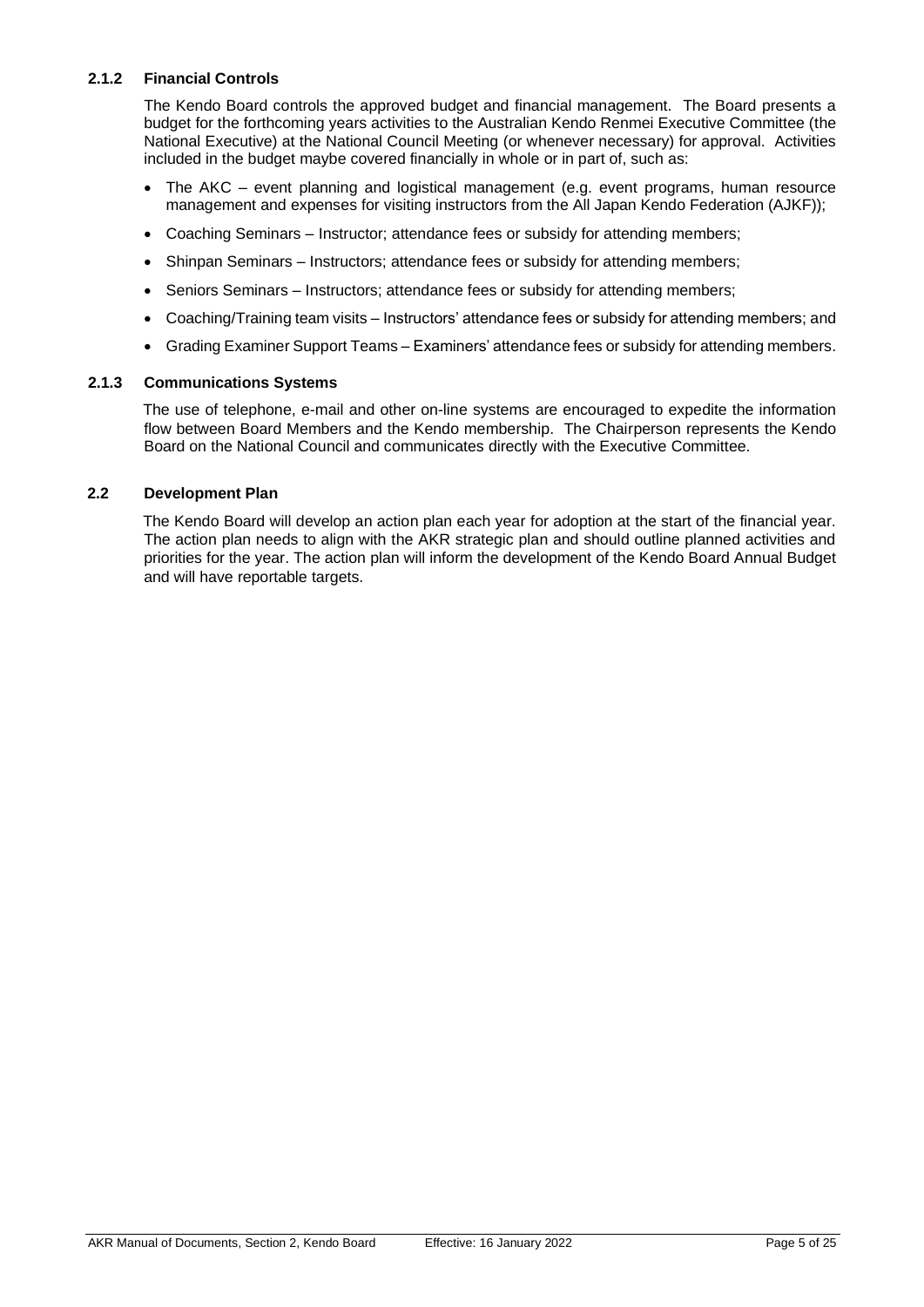#### <span id="page-5-1"></span><span id="page-5-0"></span>**2.3 Grading Examination**

#### **2.3.1 General Rules**

The Grading Examinations for Kendo in Australia are undertaken in accordance with the MoD and relevant guidelines, and the *Standard Rules for Dan/Kyu Examinations of the International Kendo*  Federation (FIK)<sup>1</sup>.

As stated in Clause 1.5.1 of the MoD Section  $1^2$ , in each calendar year, State and Territory Affiliated Associations (Affiliates) of the AKR are authorised to arrange the following grading examinations (Affiliate examinations):

- Kyu examination events as directed by Affiliates; and
- No more than two Dan examination events. Grades include up to 4 Dan.

In each calendar year, the Kendo Board is authorised to conduct the following grading examination (national examination):

• One Dan examination event during the AKC. Grades include up to 5 Dan.

The following rules are applied to grading examinations:

- The candidate for a Grading Examination must be a financial member of an Affiliate;
- The candidate who wishes to attempt a Grading Examination must be approved by his/her instructor or club President, using the prescribed AKR Grading Application Form. This approval must be accepted by the relevant Affiliate;
- The approval should be based on the candidate's participation and training records, and technical competencies;
- The candidate must have lodged his/her application form, together with the prescribed fee with the Affiliate to which the candidate belongs to, by the prescribed application closing date;
- The application fee is retained by Affiliates or the Kendo Board for Affiliate and National Examinations, respectively;
- The candidate who has passed the grading must pay the prescribed registration fee on the day of the examination. After this fee has been paid the grading will be registered by the National Executive;
- Examination results, together with the Registration Fees collected must be forwarded by Affiliates or the Kendo Board to the National Executive, so that the appropriate registers can be update. The National Executive must then forward the updated grading register to the Kendo Board; and
- The Grading Application Fee and Registration Fee must be set by the AKR National Council.

#### <span id="page-5-2"></span>**2.3.2 National Examination**

- The national examination will be held during the AKC in accordance with
	- o The Standard Rules for Dan and Kyu Examinations (the Manual of Documents, Section 1, Clause  $1.5.3$ <sup>3</sup>; and
	- o The Kendo Board, Standard Procedural Guidelines Dan Grading Examinations<sup>4</sup>.
- The timeframe of the national examination is governed by the National Executive in consultation with the Kendo Board. Grading candidates must comply with relevant administrative requirements as directed by the National Executive.

<sup>3</sup> Available a[t http://www.kendoaustralia.asn.au/content/wp-](http://www.kendoaustralia.asn.au/content/wp-content/uploads/2021/06/Clause_1_5_3_AKR_Std_Grading_Rules_21_06_06.pdf)

AKR Manual of Documents, Section 2, Kendo Board Effective: 16 January 2022 Page 6 of 25

<sup>1</sup> Available a[t http://www.kendo-fik.org/wp-content/uploads/2020/06/STANDARD-GUIDELINE-FOR-DANKYU-](http://www.kendo-fik.org/wp-content/uploads/2020/06/STANDARD-GUIDELINE-FOR-DANKYU-EXAMINATION_Kendo_Iaido_Jodo_English.pdf)EXAMINATION\_Kendo\_laido\_Jodo\_English.pdf. Last viewed on 19 September 2021.

<sup>2</sup> Available at [http://www.kendoaustralia.asn.au/content/wp-content/uploads/2021/09/MoD\\_1\\_AdmStru\\_25\\_8\\_2021](http://www.kendoaustralia.asn.au/content/wp-content/uploads/2021/09/MoD_1_AdmStru_25_8_2021-update.pdf) [update.pdf.](http://www.kendoaustralia.asn.au/content/wp-content/uploads/2021/09/MoD_1_AdmStru_25_8_2021-update.pdf) Last viewed on 19 September 2021.

[content/uploads/2021/06/Clause\\_1\\_5\\_3\\_AKR\\_Std\\_Grading\\_Rules\\_21\\_06\\_06.pdf.](http://www.kendoaustralia.asn.au/content/wp-content/uploads/2021/06/Clause_1_5_3_AKR_Std_Grading_Rules_21_06_06.pdf) Last viewed on 19 September 2021.

<sup>4</sup> Available at [http://www.kendoaustralia.asn.au/content/wp-content/uploads/2020/04/AKC-Dan-Grading-Examination-](http://www.kendoaustralia.asn.au/content/wp-content/uploads/2020/04/AKC-Dan-Grading-Examination-Procedure-Guideline-Revised-Version-Final-3rd-Ed.pdf)[Procedure-Guideline-Revised-Version-Final-3rd-Ed.pdf.](http://www.kendoaustralia.asn.au/content/wp-content/uploads/2020/04/AKC-Dan-Grading-Examination-Procedure-Guideline-Revised-Version-Final-3rd-Ed.pdf) Last viewed on 19 September 2021.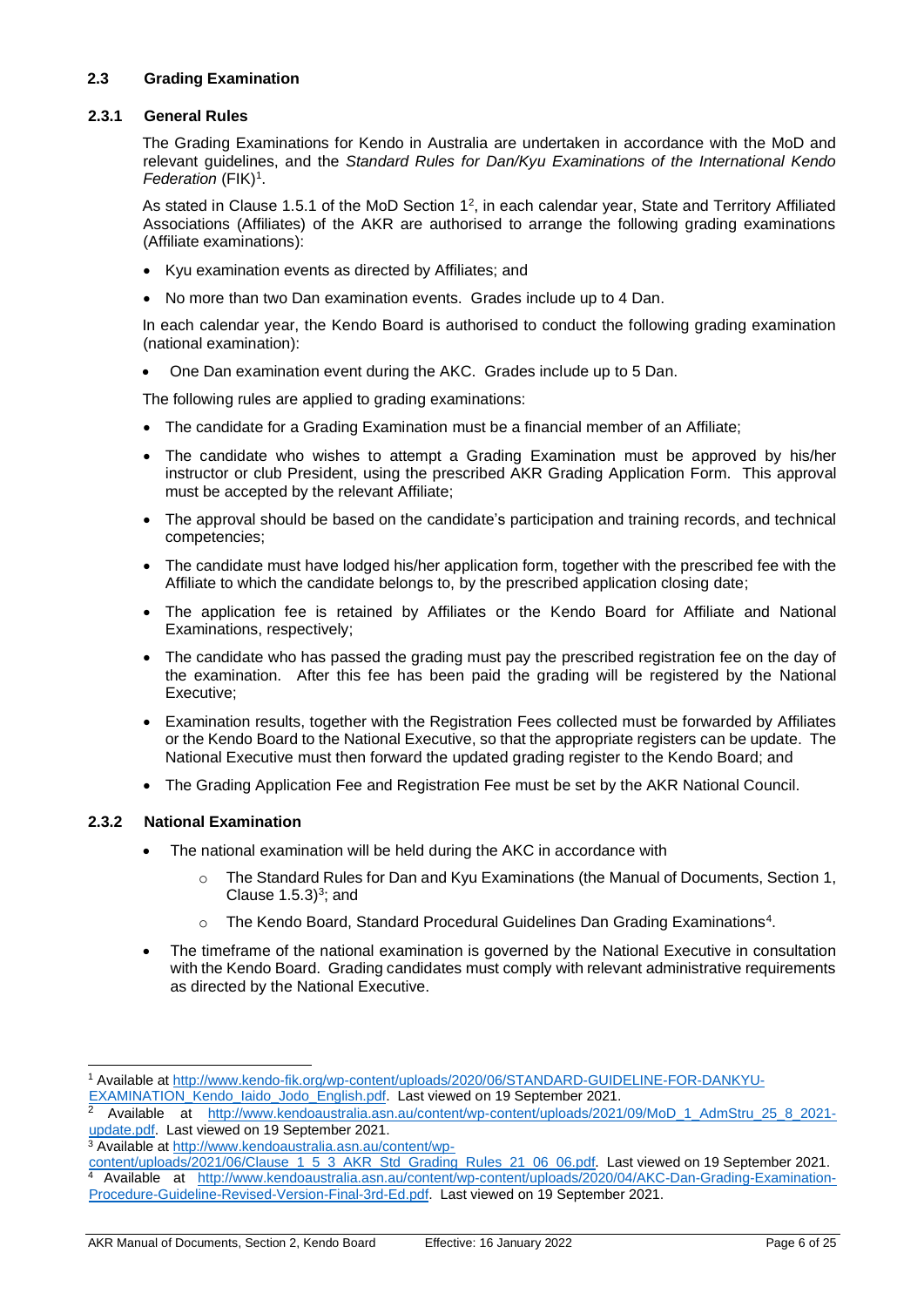- The administration of examinations held at a state or territory level is governed by the relevant Affiliate. Candidates must comply with relevant administrative requirements as directed by Affiliates. The technical requirements must conform to the MoD and relevant guidelines.
- Candidates must complete the prescribed Grading Application Form (see Section 6 of the MoD) or comply with an alternative method (subject to approval and authorisation by the Kendo Board) and make payment as directed by Affiliates.
- The Kendo Board is responsible for administrative and technical management of the national examination, including, but not limited to:
	- $\circ$  Planning and implementation in accordance with the MoD and relevant quidelines;
	- o Preparation of written examination questions;
	- o Appointment of suitably qualified grading panel members;
	- $\circ$  Securing and managing administrative resources and logistics in liaison with national and state/territory stakeholders;
	- o Collection and collation of assessment sheets; and
	- o Advising the National Executive of results.
- Dan grade examinations from Shodan to 5 Dan are held at the national examination;
- No Kyu grading examinations are held unless otherwise specified
- The National Executive will:
	- o Collect application forms and receive advice on application fee payment from Affiliates after the prescribed application closing date;
	- $\circ$  Provide the Kendo Board with a list of candidates for examination by the date agreed on between the National Executive and the Kendo Board; and
	- $\circ$  Receive registration fees from successful candidates and issue them certificates.
- Affiliates must ensure that the membership status and previous grading details of each candidate are up-to-date and authentic, and that relevant fee payment processes have been completed before the prescribed application closing date; and
- The AKR does not accept late applications and/or payments under any circumstances.

#### <span id="page-6-0"></span>**2.3.3 Kyu Grading Examination Requirements and Procedures**

Kyu examination events are managed by Affiliates. Affiliates are suggested to refer to the Standard Procedural Guidelines Dan Grading Examinations as an administrative and managerial basis of regional and local grading events within their jurisdictions.

Ungraded candidates should be training for 3 months or more prior to their first grading examination. Other candidates must spend 3 months or more between the previous grading date and the date of an examination taken. The examiners' qualification, size of examination panel and consent criteria are detailed in the aforementioned Standard Rules for Dan and Kyu Examinations. It is not necessary that the candidate is promoted one grade at a time. If their ability warrants, and by agreement of the examiners, candidates for kyu grades from non-grade to 4 Kyu may progress by more than one grade to a maximum of two grades. Candidate for Shodan must have held a 1 Kyu grade for 5 months or more.

A tabulated summary of minimum Kyu grading requirements is presented in **Table 1**. Each Affiliate has the discretion of considering additional requirements. The Affiliates are requested to discuss grading requirements and other relevant matters with the Kendo Board should the Affiliates consider it necessary to include additional requirements in the events.

Candidates for 2 Kyu and 1 Kyu are required to complete two sessions of jitsugi. The tachiai calls 'Hajime' and 'Yame' at the beginning and end of the jitsugi. It is recommended that the total duration of the jitsugi be up to 30 seconds from ritsurei. Affiliates are suggested to consider factors such as age, gender and physical characteristics in pairing candidates for the jitsugi session. Suitably trained persons may be employed as auxiliary players if necessary.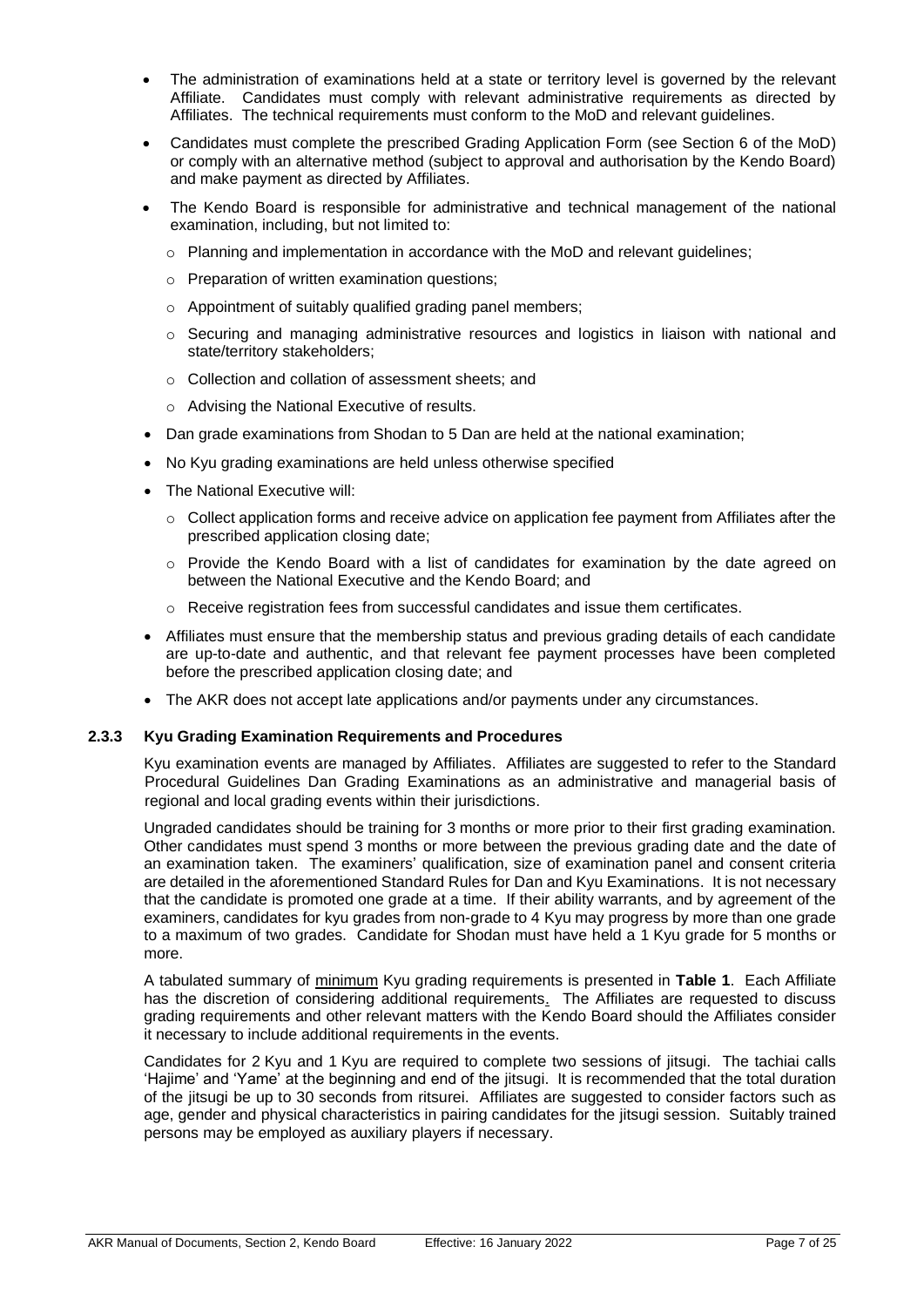# **Table 1: Requirements for Kyu Grading Examinations**

| <b>Kyu Applied for</b> | <b>Attire</b>                                                                           | <b>Minimum Requirements</b>                                                                                                                                                                                                                                                                                                                                                                                                         | <b>Notes</b>                                                                                                                                                                                                                                             |
|------------------------|-----------------------------------------------------------------------------------------|-------------------------------------------------------------------------------------------------------------------------------------------------------------------------------------------------------------------------------------------------------------------------------------------------------------------------------------------------------------------------------------------------------------------------------------|----------------------------------------------------------------------------------------------------------------------------------------------------------------------------------------------------------------------------------------------------------|
| 6 Kyu                  | Candidates wearing:<br>$\bullet$ Kendo-gi;<br>• Hakama;                                 | • Chakuso;<br>• Reiho; chakuza (sazauki), sho-men-ni-rei, stand-up (sazauki), shomen-ni-rei (ritsu-rei), taito, three steps in, sonkyo, battou, stand-up and chudan-no-kamae;<br>· Ashisabaki;                                                                                                                                                                                                                                      | Candidates demonstrate kihon-<br>waza against a motodachi.                                                                                                                                                                                               |
|                        | $\bullet$ Tare; and<br>$\bullet$ Do.                                                    | · Suburi;<br>• Kihon-waza (twice each), inclusive of kihon men; kihon kote; and kihon do; and<br>· With motodachi: chudan-no-kamae, sonkyo, noutou, stand up, 5 steps back, sage-tou, shomen-ni-rei.                                                                                                                                                                                                                                |                                                                                                                                                                                                                                                          |
| 5 Kyu                  | Candidates wearing:<br>$\bullet$ Kendo-gi;<br>• Hakama;<br>• Tare; and<br>$\bullet$ Do. | • Chakuso;<br>· Reiho; chakuza (saza-uki), sho-men-ni-rei, stand-up(sazauki), shomen-ni-rei (ritsu-rei), taito, three steps in, sonkyo, battou, stand-up and chudan-no-kamae;<br>• Ashisabaki:<br>• Kihon-waza (twice each), inclusive of kihon men; kihon kote; kihon do; and kiri-kaeshi as a motodachi (once only); and<br>· With motodachi: chudan-no-kamae, sonkyo, noutou, stand up, 5 steps back, sage-tou, shomen-ni-rei.   | Candidates demonstrate kihon-<br>waza against a motodachi.                                                                                                                                                                                               |
| 4 Kyu                  | Candidates wearing:<br>• Kendo-gi;<br>$\bullet$ Hakama: and<br>• A full bogu set.       | • Chakuso;<br>· Reiho;<br>• Kihon-waza (twice each), inclusive of kihon men; kihon kote; and kihon do;<br>• Nidan-waza (twice each), inclusive of kihon kote-men; and kihon kote-do;<br>• Kiri-kaeshi as a kakarite and motodachi (once each); and<br>• Uchikomi-geiko (once only).                                                                                                                                                 | Candidates demonstrate kihon-<br>waza against each other.<br>Safety considerations and<br>resources may be needed for<br>uchikomi-geiko.                                                                                                                 |
| 3 Kyu                  | Candidates wearing:<br>• Kendo-gi;<br>• Hakama; and<br>• A full bogu set.               | Stage 1<br>• Chakuso;<br>• Reiho;<br>• Kihon-waza (twice each), inclusive of kihon men; kihon kote; and kihon do;<br>• Nidan-waza (twice each), inclusive of: kihon kote-men; and kihon kote-do;<br>• Sandan-waza (once only), inclusive of: kote-men-do;<br>• Kiri-kaeshi as a kakarite and motodachi (once each); and<br>• Uchikomi-geiko (once only).<br>Stage 2<br>• Bokutoniyoru Kendo Kihonwaza Keikoho (Kihon 1 to Kihon 4). | Stage 1<br>Candidates demonstrate kihon-<br>waza against each other.<br>Safety considerations and<br>resources may be needed for<br>uchikomi-geiko.<br>Stage 2<br>Candidates perform both kakarite<br>and motodachi against each other.                  |
| 2 Kyu                  | Candidates wearing:<br>• Kendo-gi;<br>• Hakama; and<br>• A full bogu set.               | Stage 1<br>• Kiri-kaeshi as a kakarite and motodachi (once each);<br>• Uchikomi-geiko (once only);<br>• Kakari-geiko (once only); and<br>· Jitsugi (twice).<br>Stage 2<br>• Bokutoniyoru Kendo Kihonwaza Keikoho (Kihon 1 to Kihon 6).                                                                                                                                                                                              | Stage 1<br>Candidates demonstrate kihon-<br>waza against each other.<br>Safety considerations and<br>resources may be needed for<br>uchikomi-geiko and kakari-geiko.<br>Stage 2<br>Candidates perform both kakarite<br>and motodachi against each other. |
| 1 Kyu                  | Candidates wearing:<br>• Kendo-gi;<br>$\bullet$ Hakama; and<br>• A full bogu set.       | Stage 1<br>• Kiri-kaeshi as a kakarite and motodachi (once each);<br>• Uchikomi-geiko (once only);<br>• Kakari-geiko (once only); and<br>· Jitsugi (twice).<br>Stage 2<br>• Bokutoniyoru Kendo Kihonwaza Keikoho (Kihon 1 to Kihon 9).                                                                                                                                                                                              | Stage 1<br>Candidates demonstrate kihon-<br>waza against each other.<br>Safety considerations and<br>resources may be needed for<br>uchikomi-geiko and kakari-geiko.<br>Stage 2<br>Candidates perform both kakarite<br>and motodachi against each other. |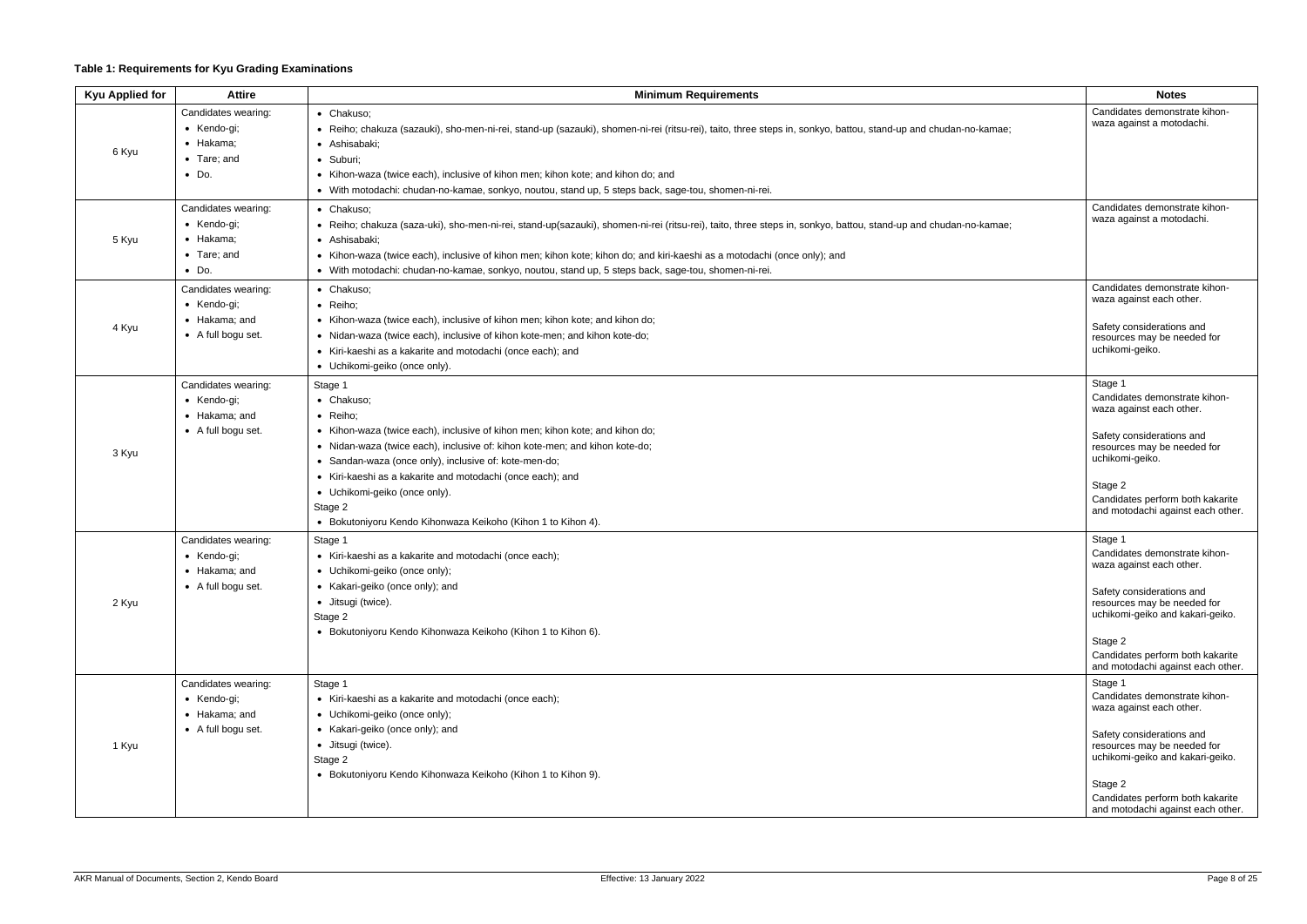#### <span id="page-8-0"></span>**2.3.4 Dan Grading General Requirements**

Dan grading requirements are referred to relevant AKR documents. Assessment criteria have been adopted from '*Kendo Iaido Jodo, Shogo Dan Kyu-I Shinsa Kisoku and Shogo Dan Kyu-I Shinsa Saisoku*' issued by the All Japan Kendo Federation (AJKF) in April 2020.

Examination requirements comprise of the following components:

- Jitsugi (60 seconds starting from ritsurei), to be performed twice;
- Nihon-Kendo-Kata; and
- Written examinations.

The Nihon-Kendo-Kata must be performed as presented in **[Table](#page-8-4)** *2*.

<span id="page-8-4"></span>

|  | Table 2: Examination Requirements for the Nihon Kendo Kata |
|--|------------------------------------------------------------|
|--|------------------------------------------------------------|

| Dan Applied for | <b>Kata Requirements</b>                  |
|-----------------|-------------------------------------------|
| 1 Dan (Shodan)  | Tachi-no-Kata 1-3                         |
| 2 Dan           | Tachi-no-Kata 1-5                         |
| 3 Dan           | Tachi-no-Kata 1-7                         |
| 4 Dan and 5 Dan | Tachi-no-Kata 1-7 and Kodachi-no-Kata 1-3 |

#### <span id="page-8-1"></span>**2.3.4.1 Assessment Criteria for 1 Dan to 3 Dan**

- Correct chakuso and reiho;
- Appropriate posture;
- Datotsu based on fundamentals; and
- Sufficient spiritual fortitude.

Relevant factors to be considered include, but not limited to:

- Chudan-no-kamae;
- Tenouchi;
- Maai; and
- Zanshin.

#### <span id="page-8-2"></span>**2.3.4.2 Assessment Criteria for 4 Dan and 5 Dan**

- Requirements for 1 Dan to 3 Dan;
- Completeness of applied techniques;
- Defined embodiment of practice; and
- Evaluation of circumstances.

Relevant factors to be considered include, but not limited to:

- Those listed for 1 Dan to 3 Dan;
- Nobility;
- Seme; and
- Riai.

#### <span id="page-8-3"></span>**2.4 Shogo**

The Kendo Board may require additional criteria to be met in addition to those stated in the MoD Section 1 Clause 1.5.10.3b and Clause 1.5.10.4b<sup>5</sup> for the purpose of assessing the suitability of Shogo examination candidates.

<sup>5</sup> Above n 1.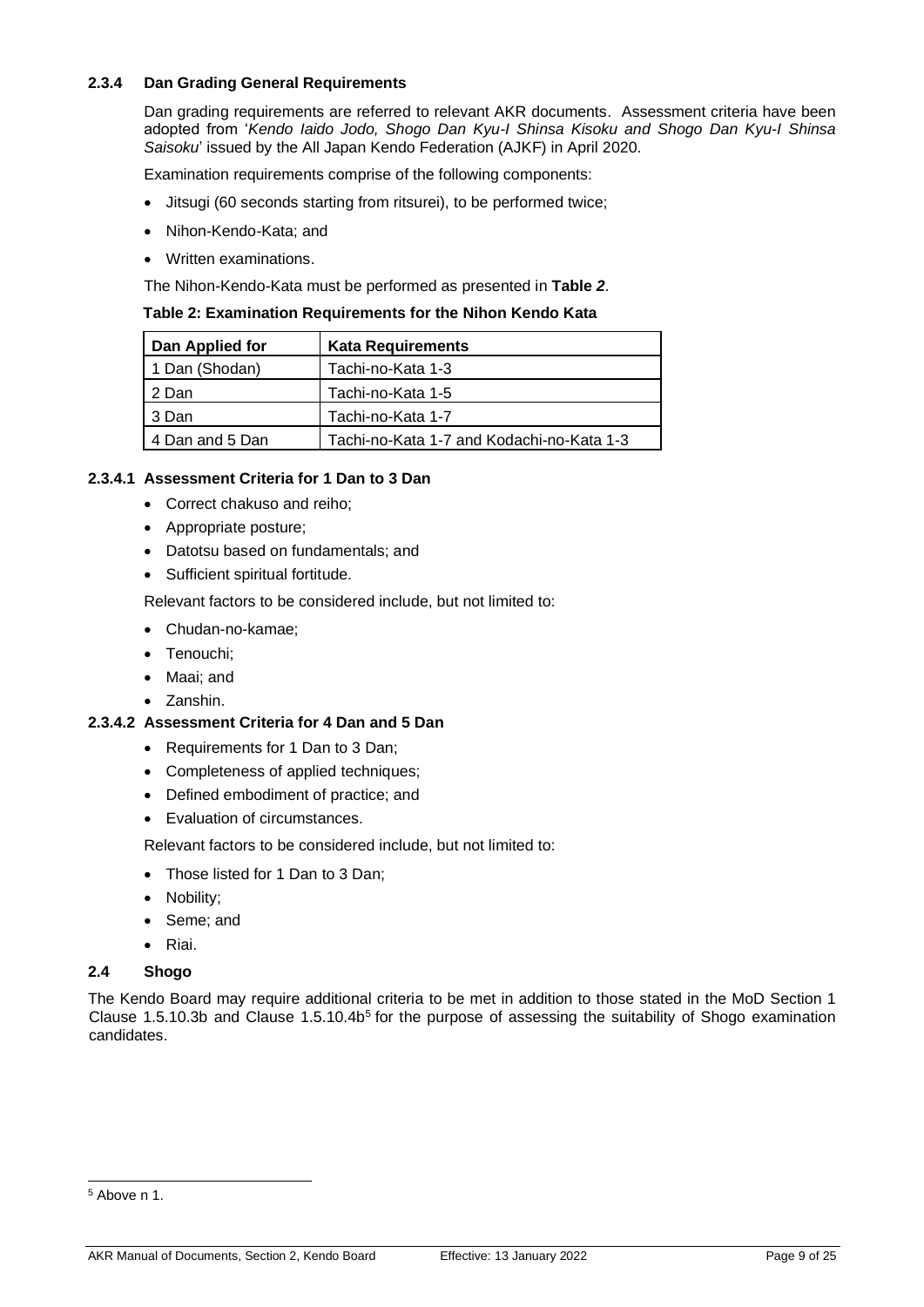#### <span id="page-9-0"></span>**2.5 Australian Kendo Championships**

#### <span id="page-9-1"></span>**2.5.1 General**

The name of the event is "The xx Australian Kendo Championships" (xx is the event number). The following Individual Championships are to be contested<sup>6</sup>:

- 1. Individual Kyu Grade Men's Championship;
- 2. Individual Kyu Grade Women's Championship;
- 3. Individual Dan Grade Men's Championship;
- 4. Individual Dan Grade Women's Championship; and
- 5. Veteran's Individual Championship<sup>7</sup>.

The following Team Championships are to be contested<sup>8</sup>:

- 1. Team Kyu Grade Men's Championship;
- 2. Team Dan Grade Men's Championship;
- 3. Team Kyu Grade Women's Championship;
- 4. Team Dan Grade Women's Championship; and
- 5. Team Kata Championship.

The competitors' oath is to be recited by the Men's and Women's Individual Champions from the previous AKC together:

*"We the kenshi of Australia pledge to compete with full vigour and spirit being ever mindful of the Australian Kendo Renmei motto* – *In spirit united, in skill opposed."* 

The Australian Kendo Championships (AKC) Competition Rules and relevant information are issued each event year<sup>9</sup>. Policies are in place regarding flags, banners, advertising and sponsorship and are detailed in the MoD Section 1.

#### <span id="page-9-2"></span>**2.5.2 Organisation and Division of Responsibilities**

The Kendo Board is responsible for the overall management of the AKC. The following details the major responsibilities of each body, but is not limited to these requirements as each Championship may vary:

#### **Kendo Board**

- Manage the described championship events;
- Provision of score sheets:
- Allocation of players into pools, including seeding of members where required;
- Allocation of shinpanins during championships;
- Maintain a record of results in a data base for future seeding and selection of members into the Australian Kendo Squad;
- Conduct the overall management direction;
- Provide a timetable covering all relevant events and meetings;
- Co-ordinate examiners for the grading panels at national grading examinations; and

<sup>&</sup>lt;sup>6</sup> Note that a player may compete in only one individual event.

 $\frac{7}{1}$  Veterans' Individuals competition is limited to Dan grade members, on or over the age of forty-five years on the day of the competition.

<sup>&</sup>lt;sup>8</sup> Note that a player may compete in only one team event, with the exception of the Kata event.

<sup>&</sup>lt;sup>9</sup> The rules are available on the AKR website at http://www.kendoaustralia.asn.au.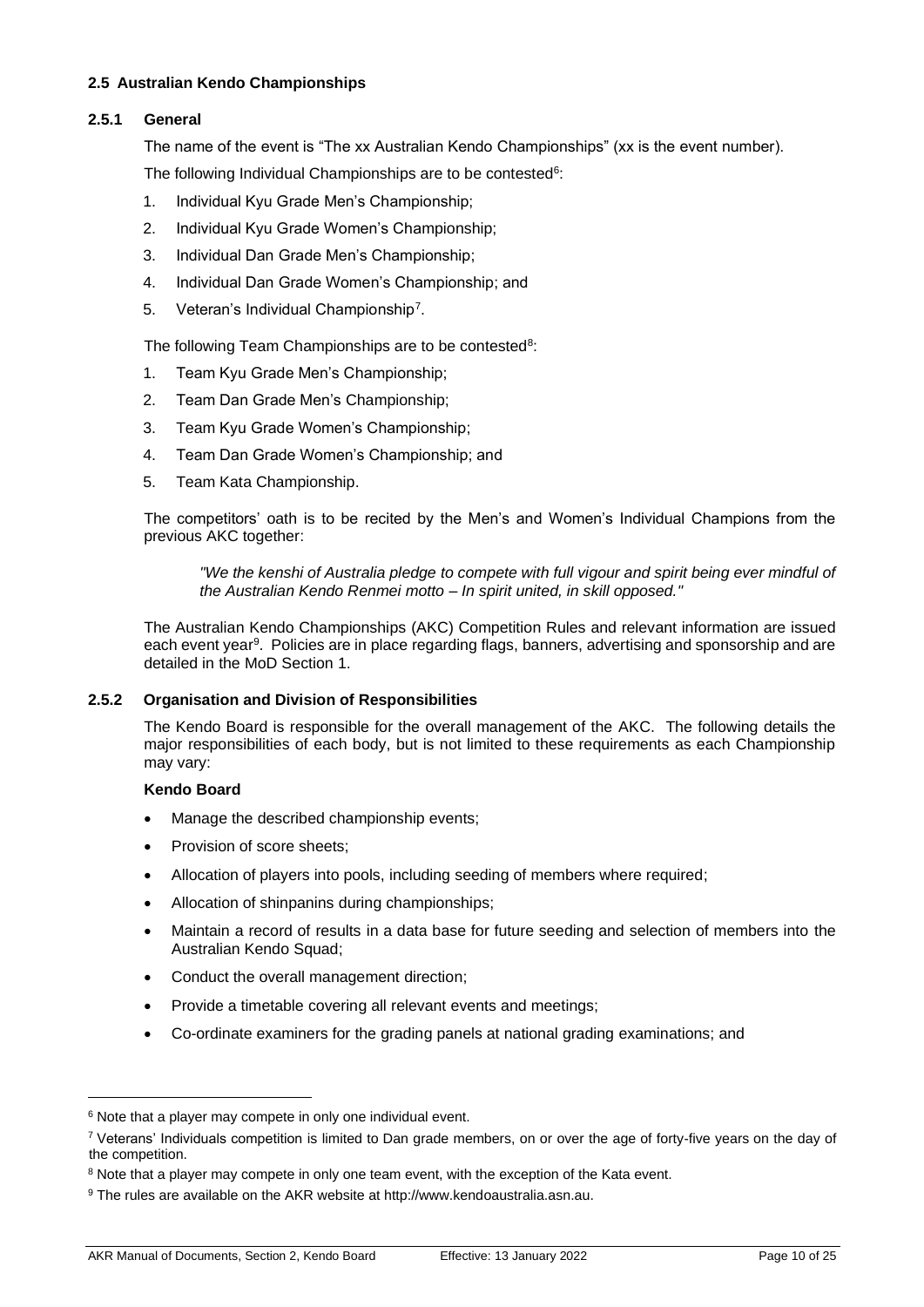• Provide the funds to cover relevant expenses of the AJKF Delegation as required, such as accommodations, travel, food and other relevant incidentals.

#### **Hosting State/Territory Affiliate**

The hosting Affiliate is responsible to the Kendo Board for providing support in conducting a successful Championship, Seminar and Dan Grading Exam, if required.

- Whenever possible the hosting Affiliate should ensure the championship and seminar is self-funded and not rely on AKR funding support;
- In the event of attendance by an AJKF Delegation, the following is required for the host to arrange:
	- $\circ$  Hotel accommodation for the Delegation<sup>10</sup>;
	- $\circ$  All transport and provide all meals for the AJKF Delegation during their stay<sup>11</sup>;
	- $\circ$  The accommodation choice must first be approved by the National Executive and the cost will be paid by the Kendo Board; and
	- o It should be noted that recently AJKF has requested the AKR to cover one of the delegates' flight costs.
- Provide suitable facilities with a minimum of two shiaijo areas, measuring 11 m x 11 m allowing for a safety zone around each area
- Provide a suitable warm-up area away from shiaijo areas;
- Mark out all shiaijo areas prior to the championship start;
- Provide a registry table with suitable weighing scales, measuring tools, and stamp for shinais;
- Provide a championship tenugui for each member and official;
- Provide score boards, shinpanin tables, chairs, medical kits, flags, whistles/gongs, stop watches, stationeries;
- Provide suitable volunteers to fill all requirements in running a smooth competition (i.e. timekeepers, recorders, register and weighing stewards, doio stewards etc);
- Provide dedicated qualified first-aid providers to be present and allocated to be available for the duration of the event. First-aid staff should not be competitors or those officiating in aspects of the competition. First-aid staff should be equipped with a stocked first aid kit, as a minimum;
- Provide suitable amenities (e.g. changerooms, toilet and shower facilities);
- Provide food and beverages, including lunch for competitors, shinpanins and officials;
- Inform visitors and players of suitable accommodation and transport in the area of the championships with sufficient lead time to make bookings;
- Provide seminar and Dan Grade examination facilities;
- Provide meeting rooms and materials for the Kendo Board and the AKR National Council meetings and any annual general meeting (every three years) as and if required;
- Provide a budget to cover all income and expenditure;
- Provide adequate trophies for championships; and
- Provide any gifts if required, for official guests and the AJKF Delegation.

#### **National Executive**

- Co-ordinate event with the Kendo Board and the host Affiliate;
- Organise suitable persons with the AJKF Delegation to assist in shinpan, seminars and examinations;

<sup>&</sup>lt;sup>10</sup> A separate room for each delegate member at a standard business quality hotel is sufficient, with breakfast provided.

<sup>&</sup>lt;sup>11</sup> In relation to airfares, the AKR will cover the fare for one delegate member only. The fare for the other member will be paid for by the AJKF.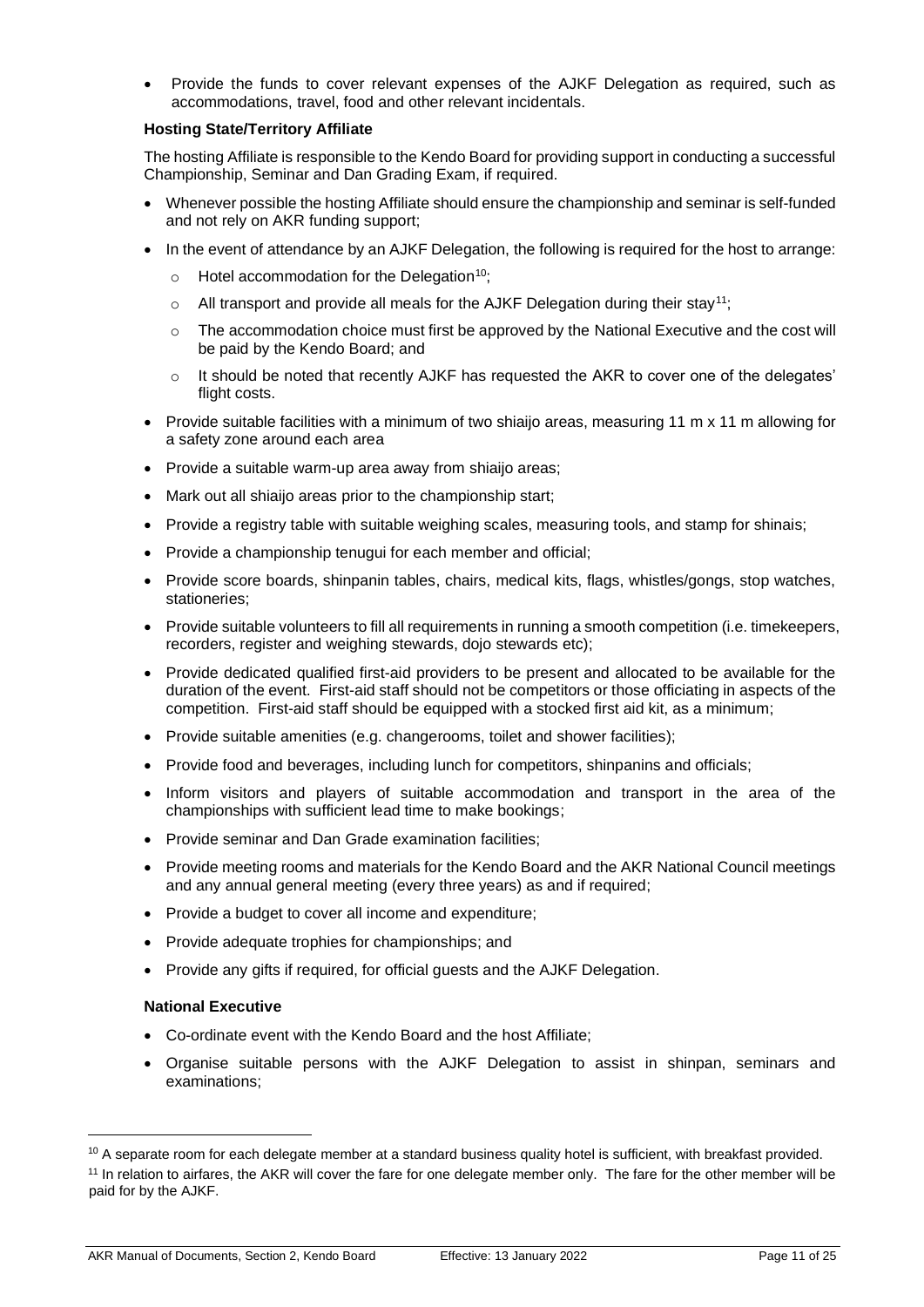- Provide Dan grade certificates for presentation at the conclusion of the examination;
- Determine budget allocation with the Kendo Board for visiting instructors if required;
- Ensure the timely flow of information to the Kendo Board and Affiliates to enable early planning of each year's event; and
- Assist the Kendo Board and host Affiliate.

#### Other items to note

- Prior to our event, AJKF officials meet with the AJKF Delegation members for a briefing.
	- o Prior to that, please note that they may ask for:
		- **The Schedule of events and delegations movements;**
		- Accommodation options; and
		- A list of seminar attendees and examination candidates, including particulars (e.g. grades, gender and age).
- Where possible, it is desirable that the AJKF Delegation is met at the Airport by AKR officials and host Affiliate officials;
- If possible, the AKR President will host a welcome dinner on the day of arrival with appropriate seniors and officials invited to attend; and
- The AKR President and delegated stakeholders will have a discussion on the AKC with the AJKF Delegation.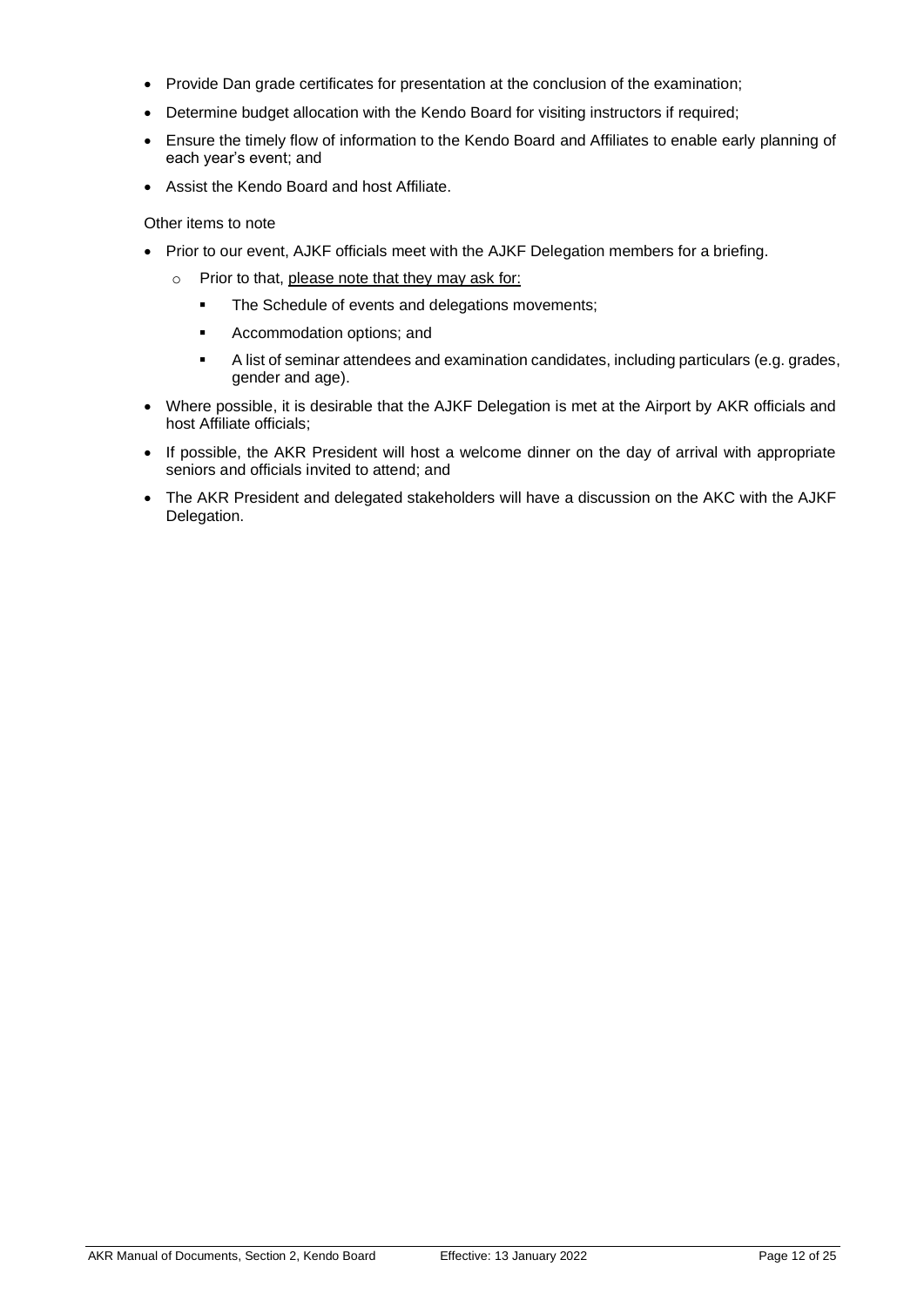#### <span id="page-12-0"></span>**2.5.2 Competition Rules**

#### **General**

The Rules are included in the MoD Section 1.

The minimum permitted age of players participating in the championships stated in Clause 2.5.1 is 16 years old at the date of competition.

#### **Individual competitions**

• Each Affiliate has the right to enter a maximum of seven individual and seven team members in the championship (subject to the rules limiting representation to a total of 48 players in each individual competition).

The First Tier consists of 48 players split into four groups (A, B, C and D) of 12 players. Each Group is then split into four pools of three players. The sixteen pools will be seeded with one member from the top 16 point scorers participating over the previous three years of the National Championships.

The first into Group A, second into Group B, etc, until all pools are allocated with one seeded player and other players are drawn by ballot from State/Territory lists in the same manner (this should avoid players from the same State/Territory meeting in the same first pool).

All 48 positions are to be filled from the State/Territory squads. If each State or Territory submits the maximum number (which will equal 49 players) the previous host State or Territory will limit entry to 6 members only. If there is a shortfall the current host State or Territory will have first option to fill one position and then rotate through each State or Territory in the following order after the host State or Territory:

Queensland, Australian Capital Territory, Western Australia, Victoria, New South Wales, South Australia, Tasmania and Northern Territory.

Each Affiliate is to submit the total numbers with names in selection order to the Kendo Board two calendar months prior to competition. The Kendo Board will then determine competition draws six weeks before the competition sending only the names of selected members to each State or Territory before the event (Draw to remain confidential until the day preceding the championships).

Any vacancy occurring prior to the match will be filled by the host State or Territory, or decision by the Kendo Board at the time to reflect all pools being operated.

- Veterans Individual competition is limited to members of at least 45 years of age at the commencement of the competition. Competitors hold a grade of Shodan or above.
- Competitions will be undertaken by Pools of three or four players whenever possible, with the Pool winner going forward into the tournament which will be conducted on a knock-out system.
	- $\circ$  The match will be conducted according to the sanbon-shobu rule, and its duration is four minutes for Kyu Individuals, five minutes for Dan Individuals, and four minutes for Veterans' Individuals.
	- $\circ$  If no winner is determined within the allocated time, the match will be extended (encho) until the winner is determined.
	- o The Kendo Board may limit the number of encho before the commencement of the competition, in which case hantei will determine the contest if no result is reached. It should be emphasised this should occur only in the event of a shortage of time exists to conduct the whole competition, and the rules agreed prior to the commencement of the match.
- Matching of competitors is to be undertaken by seeding the first sixteen members as referred earlier, and then by drawing. Competitors from the same Affiliate will be placed into different pools.
- The determination of a winner in the Pools section will be made in the following order of precedence:
	- 1. Higher number of matches won; but, if it breaks even;
	- 2. Higher number of points scored; and
	- 3. Should there still be a tie, a play-off will be conducted according to the ippon-shobu rule, until a winner is determined.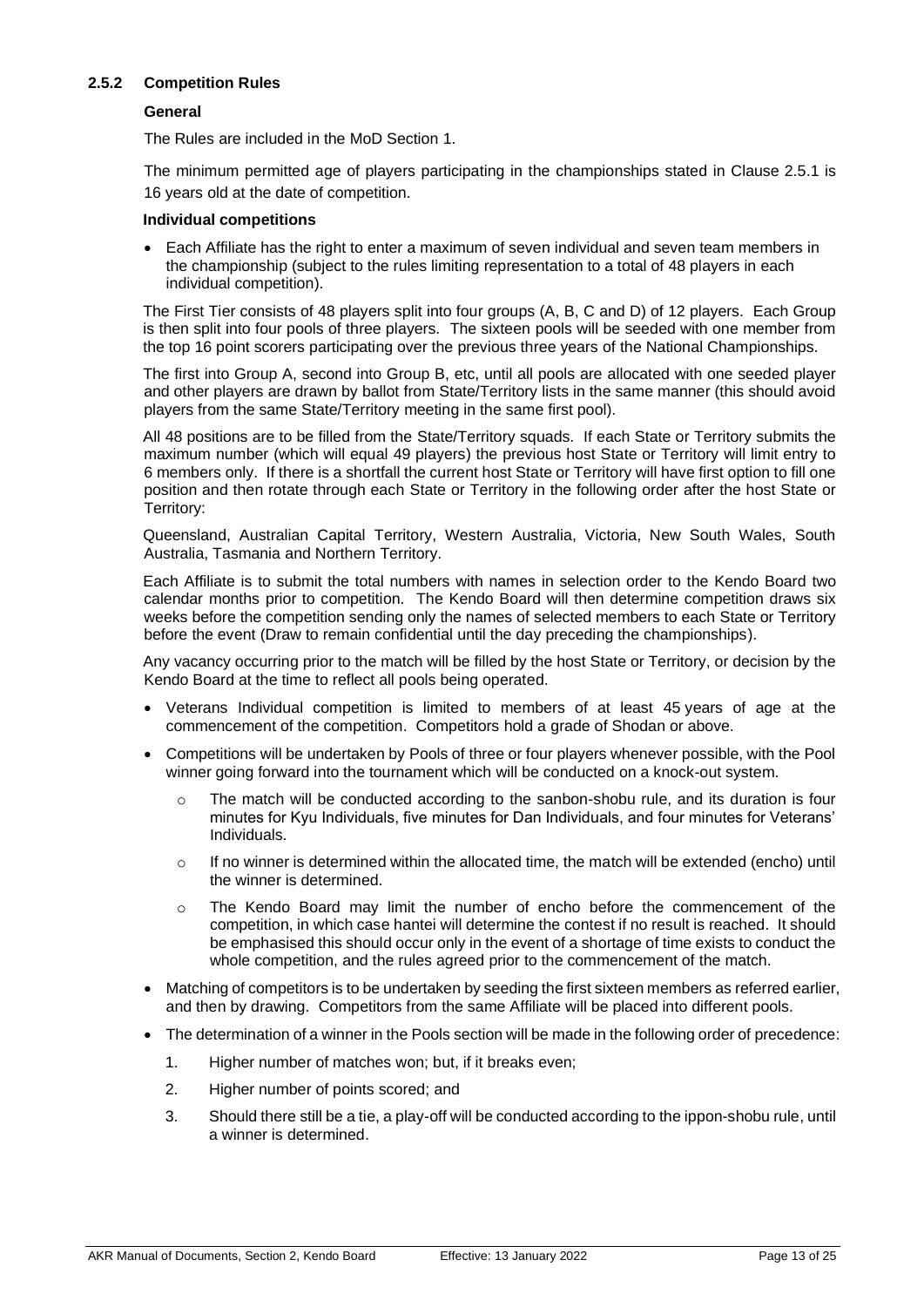#### **Team competitions**

- A team consists of up to seven members (five players and two reserves). Five-member system is applied to determine the winner of the match. Should a team fail to have five members, it may compete with four or three members.
- The Team should be selected from registered members of the relevant Affiliate. The team members and the order of members in the team may be changed for every match.
- An order list of members must be presented to the shinpan-shushin for the shiaijo by the ending of the immediately preceding match. The order list for the first match must be submitted to the Shinpan-Shushin thirty minutes before the first Team competition unless otherwise directed.
- In case where the competitors' order is different from the one described in the submitted order list, the following consequences will be applied:
	- o If it is noticed before the declaration of 'Hajime' by the shushin, the order of the competitors can be corrected without any penalty.
	- o If it is found after the declaration of 'Hajime' for a match by the shushin, a fukushin of that match must stop the match immediately and the competitors whose order is incorrect (as well as any other competitors not in correct order from the same team) must lose their respective matches and their opponents awarded 2 points per match respectively.
	- o If it is proved before the bow of the end (shuryo-no rei) at the conclusion of the matches that members from both teams were in violation of the order submitted, all competitors whose orders were incorrect must lose his/her match and each opponent must be given 2 points respectively.
	- o If it is found after the bow of the end (shuryo-no rei) by both teams, the winning and losing of them must not be changed.
- The State or Territory Teams will be placed into two pools of three or four teams where possible. The first and second places from the previous year's championships will be seeded into different pools and the remainder by draw. The top two teams in each pool will go forward into a play-off. The winner of Pool A will play off against the second place in Pool B. The winner of Pool B will play the second place of Pool A.
- The match will be conducted according to the sanbon-shobu rule, and its duration is four minutes for Kyu Teams, and five minutes for Dan Teams. If no winner is determined within the duration, a draw will be declared.
- Determination of the winning team will be made in the following order of precedence:
	- 1. Higher number of individual winners; but, if it breaks even, then;
	- 2. Higher number of points scored; and
	- 3. Should the above turn out to be even, a play-off (daihyosen) between a representative of each team will determine their positions. The daihyosen is to be conducted according to the Ippon-Shobu rule, with unlimited duration.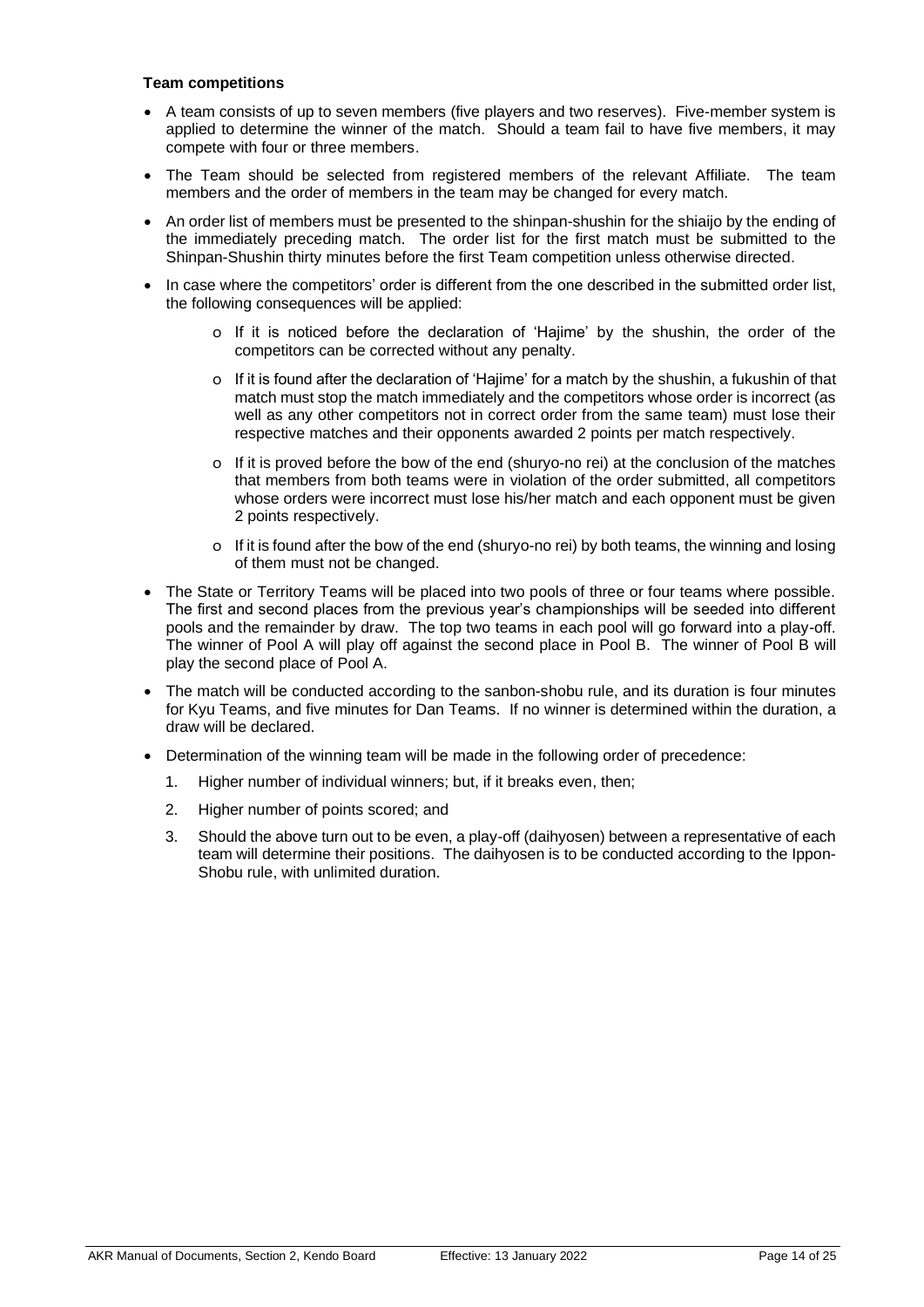## <span id="page-14-0"></span>**2.5.3 Nafuda**

The purpose of the nafuda worn by each competitor at AKR or Affiliate managed events (e.g. the Australian Kendo Championships and the Australian Masters Games) is to ensure that the competitor's name and affiliation (e.g. dojo, club or State/Territory) are correctly and readily identified by event officials and shinpanins. On this basis, characters and logos shown on the nafuda must be clearly visible and legible. The family name must be shown as registered.

Competitors participating in the events must wear a nafuda as shown in

#### **[Figure](#page-14-1)** *1* and **Figure 2**.

The nafuda must be fitted firmly to the central flap of the tare.

- Dimensions: To fit the central flap of the tare; and
- Colour: Dark blue background with white lettering.

Either the State/Territory team nafuda or the dojo or club nafuda is accepted in individual championships.



## <span id="page-14-1"></span>**Figure 1: Nafuda Used for Team Championships**



#### **Figure 2: Nafuda Used for Individual Championships**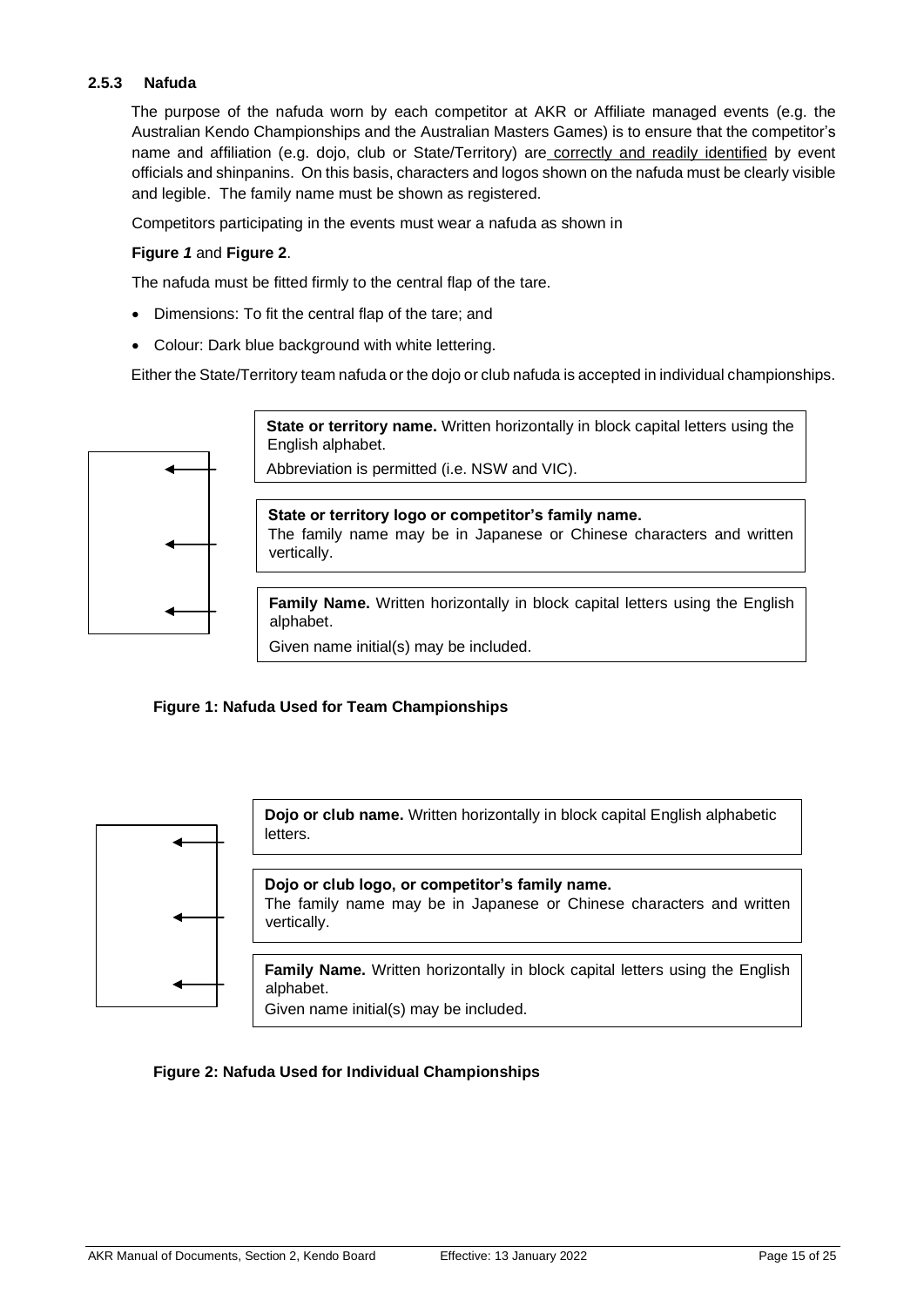Competitors participating in UniSport Nationals Game Division 1 must wear a nafuda as shown in **[Figure](#page-15-0)** *3*. The family name must be shown as registered.



#### <span id="page-15-0"></span>**Figure 3: Nafuda Used for UniSport Nationals Game Division 1**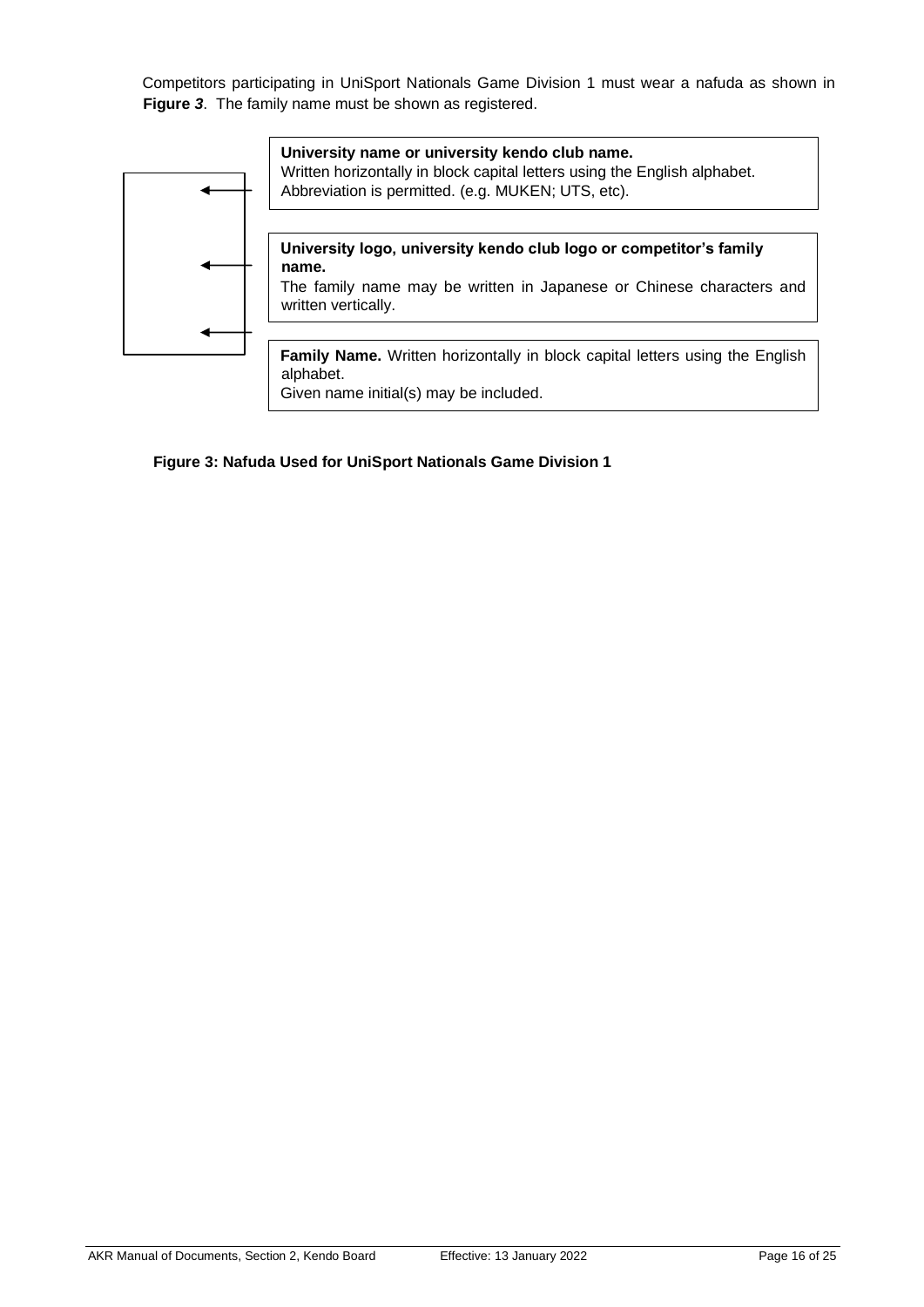#### <span id="page-16-0"></span>**2.6 Coaching Accreditation System (currently under Review)**

#### <span id="page-16-1"></span>**2.7 Shinpan**

#### <span id="page-16-2"></span>**2.7.1 General**

Shinpan skills will be developed through continuation training at the AKC, State/Territory Championships and National and International seminars.

The following criteria should be adopted wherever possible.

#### **Shinpan of Shodan and 2 Dan Grades**

Used as a shinpanin at National and State/Territory Kyu Grade competitions to gain relevant experience and familiarity with the *Regulations of Kendo Shiai and Shinpan and the Subsidiary Rules of Kendo Shiai and Shinpan* (*the Guidelines for Kendo Shiai and Shinpan*) issued by the International Kendo Federation on 2 September 2017. This experience should be developed at a club and/or State/Territory level, using full rules and flags whenever possible.

#### **Shinpan of 3 Dan and above**

Used as a shinpanin at National and State/Territory Dan Grade competitions. These shinpanins are expected to perform in accordance with the aforementioned *Guidelines for Kendo Shiai and Shinpan*.

The Kendo Board or authorised Affiliate committees (e.g., State/Territory technical committees) are authorised to exercise their discretion to manage resources for relevant events.

#### <span id="page-16-3"></span>**2.7.2 Uniform Dress Code for Shinpanins**

The uniform dress code adheres to relevant FIK Regulations, viz:

- Grey trousers;
- White shirt;
- Deep red tie;
- Black socks; and
- Dark (navy) blue jackets.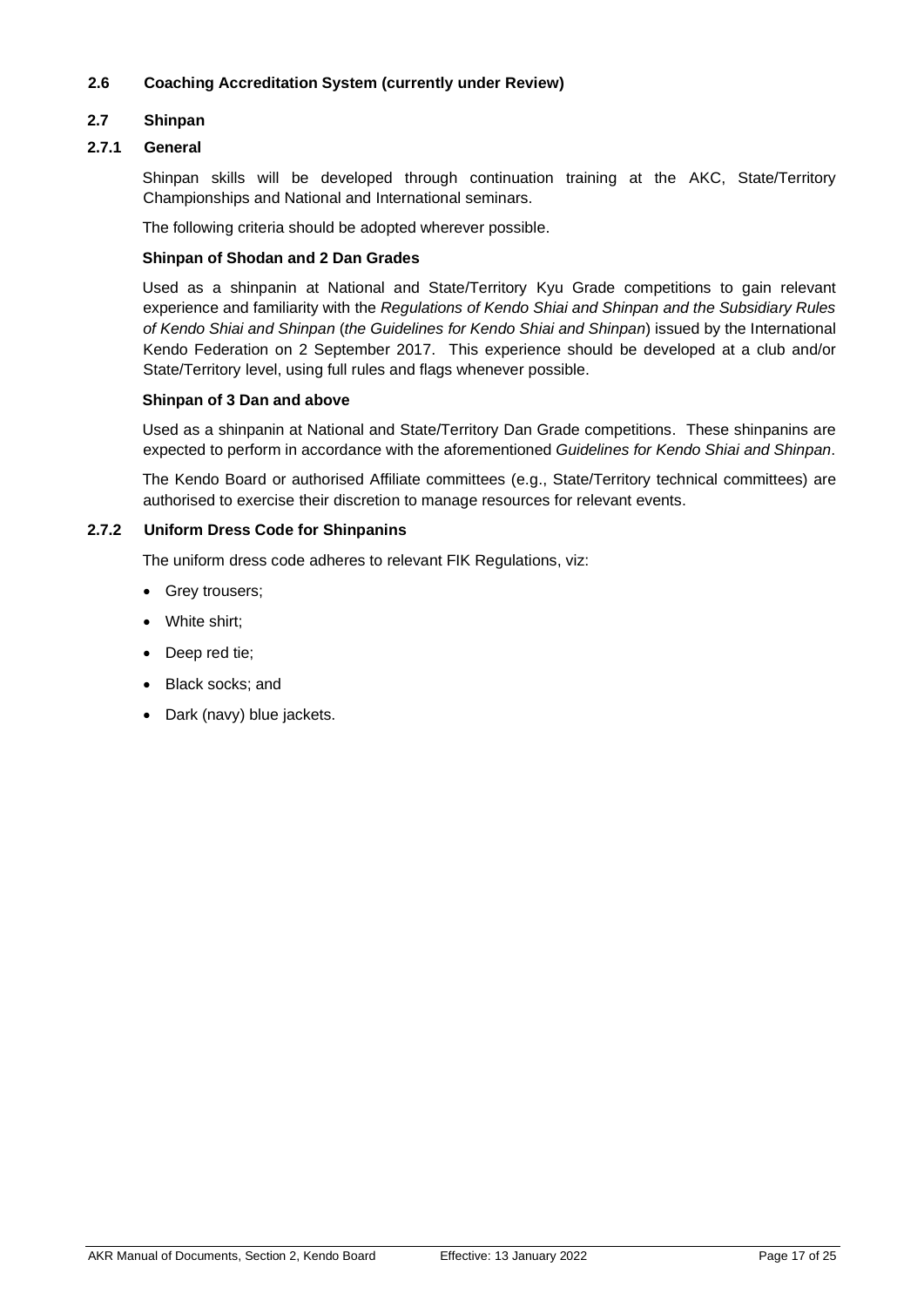#### <span id="page-17-0"></span>**2.8 World Kendo Championship Team**

#### <span id="page-17-1"></span>**2.8.0 Introduction**

World Kendo Championships (WKC) is a triennial Kendo event run by the International Kendo Federation (FIK). The AKR has been a participant since WKC's inception, and has reached significant milestones during the past years. Through the selection of the WKC Coaching Team, the AKR has made a commitment to support the development of the Australian National Team (consisting of both men and women) to represent the country at each WKC.

The following guidelines have been drawn from experience from previous WKC campaigns and should be further developed through constructive experience and further learning so that Australia can provide the best team membership for the longer-term benefits of Australian Kendo Community.

#### <span id="page-17-2"></span>**2.8.1 WKC Coaching Team**

The WKC Team Coaches must have excellent communication and people skills, together with strong organizational and management competency. They must be capable of demonstrating ambassadorial skills with other country representatives and demonstrate a high code of etiquette and ethics to all participants and attendees at the championships. It is preferred that they have experience in coaching at State or Territory Team level and hold appropriate levels in kendo grades. Experience or attendance at previous WKC campaigns would be beneficial. The Australian Kendo Team Coaches will be an official member of the Australian Kendo Team Delegation to participate in the WKC.

#### <span id="page-17-3"></span>**2.8.2 Coaching Team Structure**

The WKC Coaching Team structure is summarized as follows:

- The Coaching Team shall consist of:
	- o Head Coach;
	- o Assistant Coach Men's Coach;
	- o Assistant Coach Women's Coach;
	- o Manager;
	- o Assistant Manager (optional); and
	- o State/Territory Sub Squad Leaders (optional).
- The Coaching Team application shall be submitted as a team application, for the positions of Head Coach, Men's Coach, Women's Coach, and Manager (Assistant Manager optional);
- The Coaching Team will appoint sub squad training leaders for them to conduct WKC sub squad training in each State/Territory during the month no national training is scheduled; and
- Other than the Coaching Team, it is assumed that the National Team will consist of up to 10 men and 10 women competitors.

#### <span id="page-17-4"></span>**2.8.3 Coaching team Selection Procedure**

The Coaching Team selection procedure shall be as follows:

- Kendo Board, through the National Executive, will announce the selection criteria for the Coaching Team;
- Applicants are invited to submit their application to the National Executive as a team;
- Once the due date has passed, all applications are forwarded to the Kendo Board;
- Kendo Board will review the applications and select the Coaching Team members; and
- The Kendo Board and the National Executive will contact the selected Coaching Team members for final confirmation.

#### <span id="page-17-5"></span>**2.8.4 Coaching Team Application**

The application for the Coaching Team shall consist of the following items:

• A one-page cover letter summarising the proposal;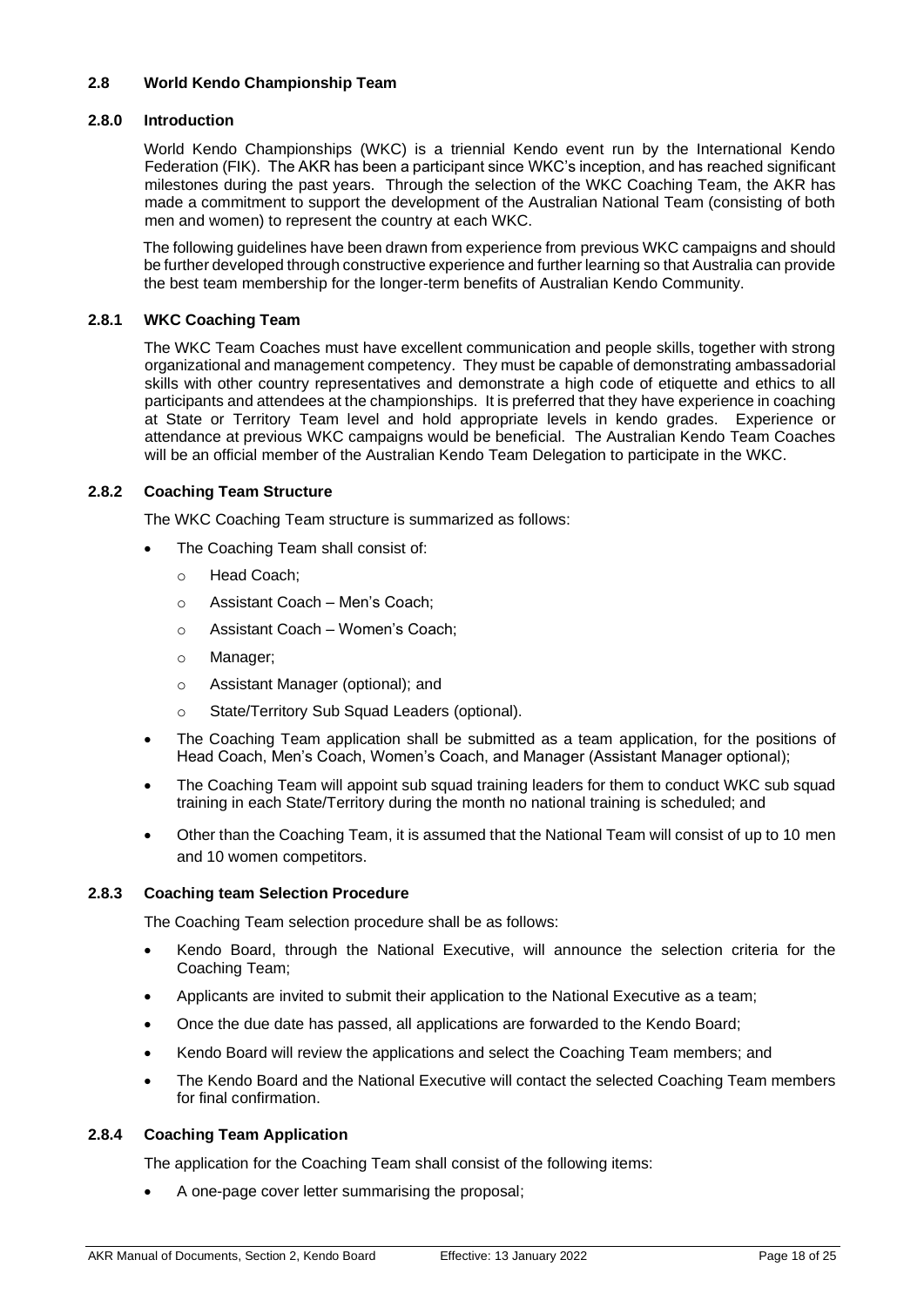- Name(s) of the applicant(s) against the relevant position(s): Head Coach, Men's Coach, Women's Coach, Manager, and Assistant Manager;
- A profile of each applicant, including:
	- $\circ$  Summary of their personal and professional experience and qualification for their role;
	- o Summary of their Kendo-related experience and qualification;
	- o Personal response to the selection criteria for their role;
	- o Personal statement describing why they are suitable for this role;
	- o Contact details of the applicant;
	- o Contact details for reference or background checks; and
	- $\circ$  Any relevant supporting documentation, e.g. a recent national police clearance check.
- For the Head Coach: a draft plan / strategy for the WKC campaign, including:
	- o Outcomes and objectives of the campaign;
	- o High-level schedule of the campaign;
	- o Training plan for the squad;
	- o Procedure for the selection of the final team members;
	- o Training plan for the team;
	- o Plan for the communication and provision of reports to the Kendo Board and the National Executive; and
	- Budget forecasting incomes and expenditures with justification.

Any queries regarding the selection procedure must be directed to the Kendo Board at [kendoboard@kendoaustralia.asn.au.](mailto:kendoboard@kendoaustralia.asn.au)

#### <span id="page-18-0"></span>**2.8.5 Head Coach Selection Criteria**

Essential:

- Current AKR member for a minimum period of three years in good standing. Track record of commitment in supporting the development of Kendo in Australia in line with the AKR's vision;
- Excellent communication and people skills. Capable of handling any media and public relations requirements for the team, in conjunction with the Manager, if required;
- Demonstrated a high level of professionalism, code of etiquette, and ethics;
- Demonstrated excellent and successful coaching, managing, and teamwork in line with Australian values and culture; and
- Available to travel interstate and internationally as required.

Not essential, but valuable:

- Formal accreditation in coaching;
- Formal accreditation in First Aid;
- Demonstrates a high level of Kendo technical skill;
- Demonstrates good relationship with their home Affiliate; and
- Able to present a recent national police clearance check (within six months).

The responsibilities of the Head Coach include:

- Ensuring the safety and wellbeing of all team members and participants;
- Working with the Kendo Board to plan and manage the WKC campaign, including;
	- $\circ$  Creating a formal proposal of the WKC campaign, including budget, for approval;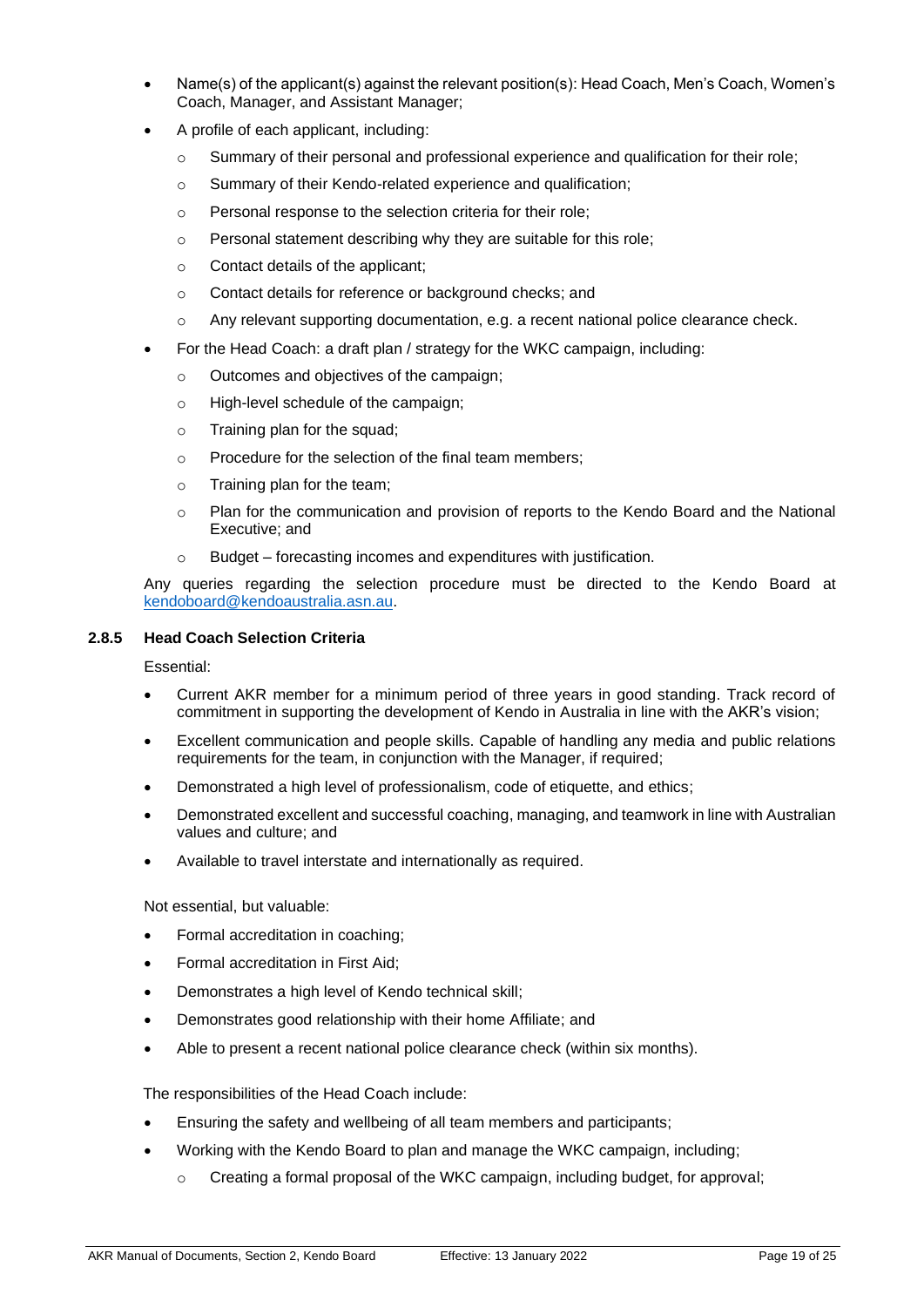- $\circ$  Providing a detailed coaching plan / strategy to the Kendo Board within one month of appointment as the Head Coach;
- $\circ$  Providing seminar or guidance to the State/Territory sub squad leaders for them to lead and coordinate local squad training sessions;
- o Managing and operating national squad or team training sessions;
- o Coordinating tasks for the Assistant Coaches and Manager(s);
- o Managing additional events related to the WKC, such as participation at international competitions, Trans-Tasman Taikai, etc;
- $\circ$  Coaching the team members, both as individuals and as a group, to ensure that competitors can develop their Kendo skills and compete to the best of their abilities;
- o Reporting to the Kendo Board and the National Executive, including the progress of the campaign as required; and
- $\circ$  Providing a post-WKC report within one month of the conclusion of the WKC.

#### <span id="page-19-0"></span>**2.8.6 Assistant Coach (Men's Coach / Women's Coach) Selection Criteria**

Essential:

- Current AKR member for a minimum period of three years in good standing. Track record of commitment in supporting the development of Kendo in Australia in line with the AKR's vision;
- Excellent communication and people skills. Capable of handling any media and public relations requirements for the team, in conjunction with the Manager, if required;
- Demonstrates a high level of professionalism, code of etiquette, and ethics;
- Demonstrates excellent and successful coaching, managing, and teamwork in line with Australian values and culture. Demonstrates excellent coaching, leading, or managing teams of the relevant gender (men / women); and
- Available to travel interstate and internationally as required.

Not essential, but valuable:

- Formal accreditation in coaching;
- Formal accreditation in First Aid;
- Demonstrated a high level of Kendo technical skill;
- Demonstrated good relationship with their home Affiliate; and
- Able to present a recent national police clearance check (within six months).

The responsibilities of the Assistant Coach include:

- Acting as a delegate of the Head Coach when appropriate;
- Ensuring the safety and wellbeing of all team members and participants;
- Working with the Head Coach to plan and manage the WKC campaign, including:
	- $\circ$  Creating a formal proposal of the WKC campaign, including budget, for approval;
	- o Assisting in the development of a coaching plan / strategy;
	- o Following the approved plan and assisting in any necessary reporting;
	- o Providing assistance to State/Territory sub squad leaders for them to lead and coordinate local squad training sessions;
	- o Assisting in managing and operating national squad or team training sessions;
	- o Assisting in managing additional events related to the WKC, such as participation at international competitions, Trans-Tasman Taikai, etc;
	- o Assisting the process for the selection of the Australian Kendo Team; and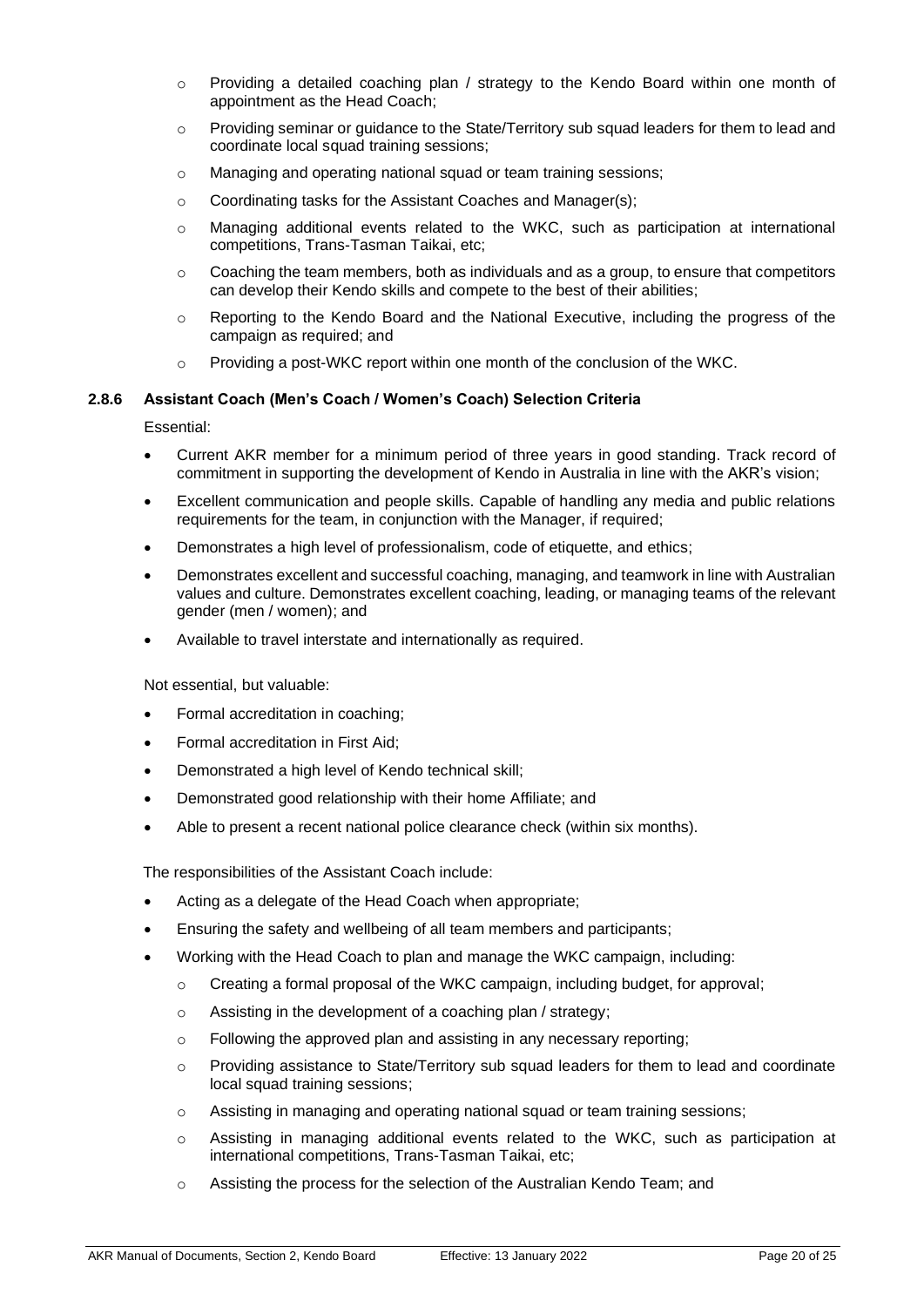$\circ$  Coaching the team members, both as individuals and as a group, to ensure that competitors can develop their Kendo skills and compete to the best of their abilities – with a focus on specific gender (men or women).

#### <span id="page-20-0"></span>**2.8.7 Manager/Assistant Manager Selection Criteria**

Essential:

- Current AKR member for a minimum period of three years in good standing;
- Excellent communication and people skills. Capable of handling any media and public relations requirements for the team, in conjunction with the Coaches, if required;
- Demonstrated a high level of professionalism, code of etiquette, and ethics;
- Demonstrated excellent and successful management and teamwork skills. Track record of commitment in supporting the management of a team, club, or group; and
- Available to travel interstate and internationally as required.

Not essential, but valuable:

- Formal accreditation in management methodologies, frameworks, etc;
- Formal accreditation in First Aid;
- Demonstrated a high level of Kendo technical skill;
- Demonstrated good relationship with their home Affiliate; and
- Able to present a recent national police clearance check (within six months).

The responsibilities of the Manager include:

- Ensuring the safety and wellbeing of all team members and participants;
- Supporting the Head Coach/Assistant Coaches in the planning and management of the WKC campaign;
- Managing communications for the team, including:
	- $\circ$  Internal communications between team members and the coaching team, including State/Territory coaches;
	- o External communications between the team and the National Executive, the Kendo Board, or any other Australian members or bodies;
	- $\circ$  External communications between the team and international bodies as appropriate;
	- o Documenting team activities, including the recording and reporting of all incomes and expenditures; and
	- o Coordinating the running of squad or team training sessions, including:
		- Venue hire;
		- Equipment such as floor tapes, whiteboard, shinpan flags, etc;
		- Accommodation/Transport/Meals;
		- Attending official briefings and meetings on behalf of the team; and
		- Assisting the Head Coach/Assistant Coaches in providing reports to the Kendo Board and the National Executive.

The Assistant Manager shall be responsible in assisting the Manager with their tasks and activities and will act as a delegate in place of the Manager when they are not available.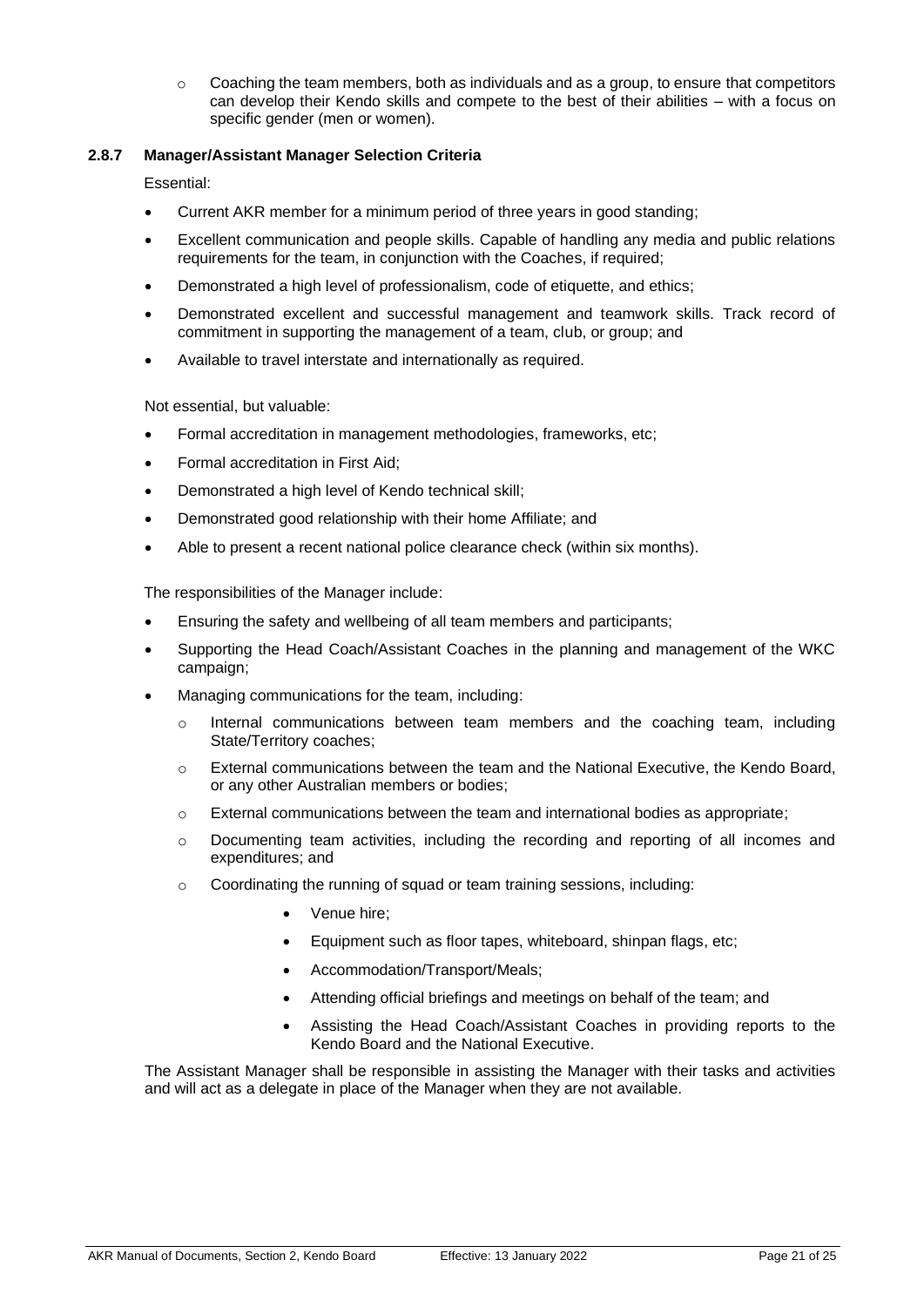#### <span id="page-21-0"></span>**2.8.8 Australian Kendo Renmei (AKR)**

The responsibilities of the Australian Kendo Renmei (AKR) includes:

- Supporting the Kendo Board and Coaching Team in executing the WKC campaign plan / strategy as required;
- Providing direction to the Kendo Board and Coaching Team in line with the AKR's vision as required;
- Supporting the WKC campaign via the Kendo Board through funding and logistics assistance; and
- Liaising communication with international bodies including FIK as necessary.

#### <span id="page-21-1"></span>**2.8.9 Australian Kendo Board (Kendo Board)**

The responsibilities of the Kendo Board include:

- Developing the selection criteria for the Australian Coaching Team, and coordinate the selection process, including the appointment of the members;
- Working with the Coaching Team in developing and executing the WKC campaign plan / strategy;
- Providing direction to the Coaching Team in line with the AKR's vision as required;
- Supporting the WKC campaign through funding and technical assistance as required; and
- Liaising communication with AKR as necessary.

#### <span id="page-21-2"></span>**2.8.10 Selection System for the Australian Kendo Team**

#### **Pre-selection process**

The WKC Team consist of a maximum of 20 members - 10 Team members for men and 10 Team members for women, with five individuals of these 10 making up the reserves of the Team. The participants can be filled from the position of Coaches or Managers if necessary<sup>12</sup>.

Participation at the World Championships is a small area of Kendo but an important one. It must provide an ongoing improvement to the development of traditional Kendo in Australia and participants must be able to pass on their experiences to other members on their return.

Eligibility to compete at an FIK World Kendo Championships is that Team members should be an Australian Citizen and hold an Australian passport. A holder of an Australian Government issued Permanent Resident visa may apply to be included. However, approval for their inclusion must be sought and applied for to the FIK, who may or may not approve the application.

The WKC Rules included the following qualification requirement for competitors:

Qualifications:

*5-(1).*

*b. Nationality of the country of the organization to which he/she belongs at the time of the Final*

*Entry (Presentation of the passport could be requested as its proof). Concerning a competitor who does not have the nationality of the country he/she represents, an explanatory statement and an official request in writing must be submitted to FIK from the President of the country*

*organization concerned. And only those who are approved by the FIK President before the*

*Final Entry may participate in the WKC.*

Experience was that for appeals to clause 5-(1), the majority failed.

 $12$  In the case of 17<sup>th</sup> WKC in South Korea, there were 14 countries where they registered up to 10 players for both men and women, and there were 13 countries where they registered their coaches as players as well.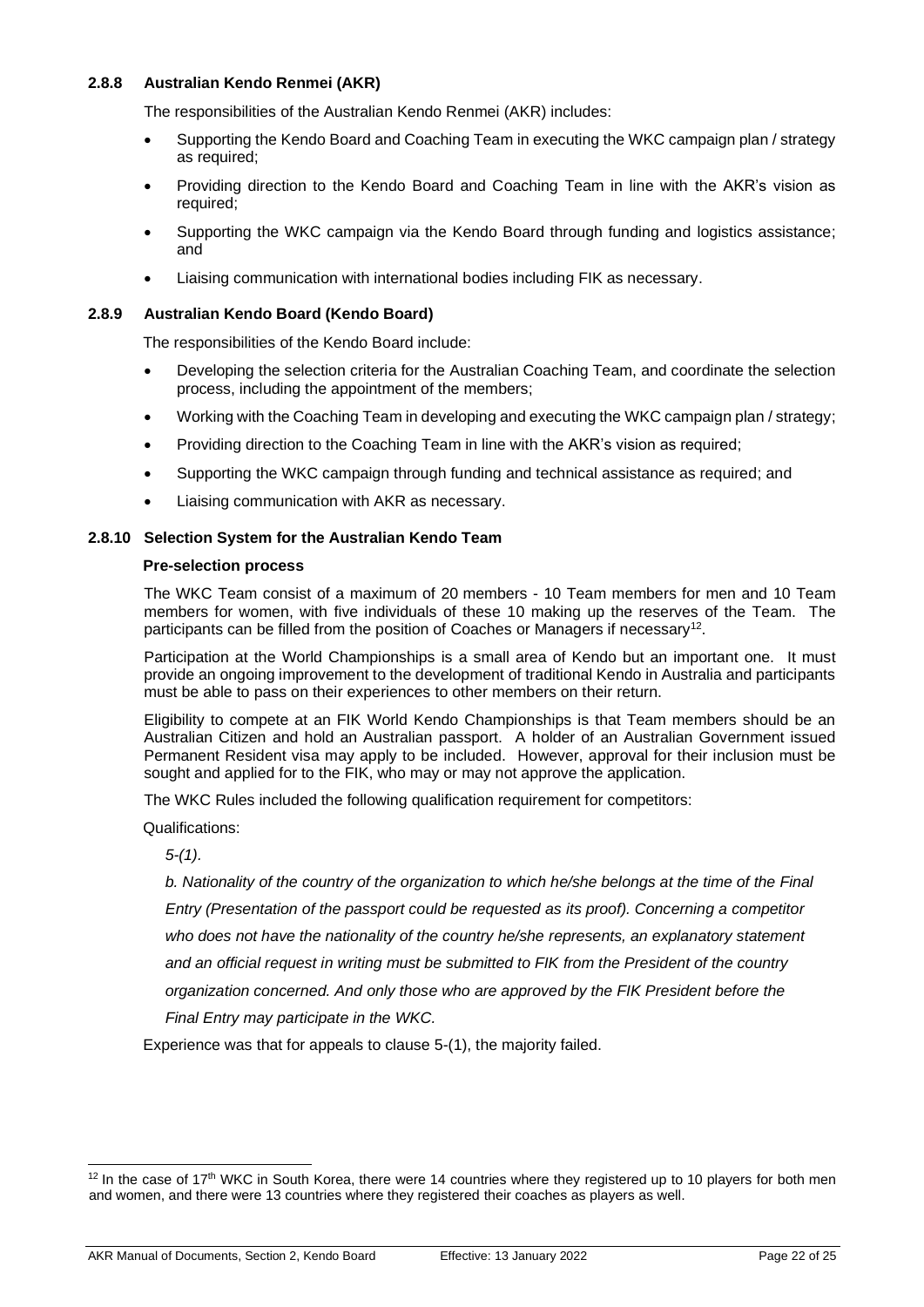#### **WKC Squad Selection Procedure**

The selection process of squad members will start immediately after the selection of the coaching team. Interested members will be invited through online application published by the AKR. At this stage, there will be no nationality restriction as to the membership of the WKC squad. The selection process will consist of three steps: WKC squad member selection, mid-term cut off and final selection of the team.

To be eligible for selection for the WKC team, participants **must** have Permanent Residency (PR) by two weeks before the selection weekend. Even if the participant is selected to compete for Australia, The PR status does not guarantee they will be able to represent Australia at the WKC. Those with permanent residency who are selected as WKC team members must apply for the Australian citizenship or seek a special consideration by the FIK president to compete with PR status.

All members registered as WKC squad members will be provided with necessary information about the campaign. Such information will be summarised in the squad handbook. Information includes squad training schedule, WKC team selection method and objectives for national squad and sub squad training.

#### <span id="page-22-0"></span>**2.8.11 WKC Campaign**

It is compulsory to attend all the national squad trainings as well as participating in the Australian Kendo Championships and State/Territory championships. All squad members are expected to cover their own expenses to join the national squad trainings and provide their own meals and drinks. There will also be a small fee in each training to cover the venue cost.

#### **National Squad Trainings**

Successful squad members are required to attend all national squad trainings. Unforeseen circumstances may arise, and it may not be possible to attend every training. However, to be eligible for selection, the members **must** at least attend 50% of all national squad trainings. At each of these trainings, a score will be given to each participant. These scores will be presented, along with member profiles to the selection panel prior to the selection weekend.

If a squad member indicates that he/she can only attend one day of the squad training, the attendance for that squad training will be counted as **half**. **Only squad members** can attend squad trainings and meetings unless approved by the coaching team.

#### **Sub-squad Trainings**

Each State and Territory will organise a monthly squad training on months where there are no national squad trainings. These trainings will be conducted by State/Territory sub squad leaders that are selected by the coaching team. No score will be given based on any criteria for these trainings however attendance will be recorded in member's profiles. **Only squad members** may attend these trainings unless approved by the coaching team.

#### **Overseas squad members**

Overseas based players must attend AKCs and 50% of national squad trainings to be eligible for selection. The members are encouraged to keep a diary of training/competition while overseas as this may be used as a reference and may be recorded in member's profile.

#### <span id="page-22-1"></span>**2.8.12 Australian National Team Selection**

Coaching team will develop a performance assessment method based on a deduction system and utilise this during the campaign. The score will be: 0 – Dissatisfactory to 5 – Highly satisfactory and marking will be based the following criteria:

- Physical and Mental Stamina;
- Kendo Fundamentals;
- Waza Effectiveness;
- Commitment and Effort:
- Shiai Skills;
- Teamwork Ability; and
- Ability to follow coach's strategy and direction.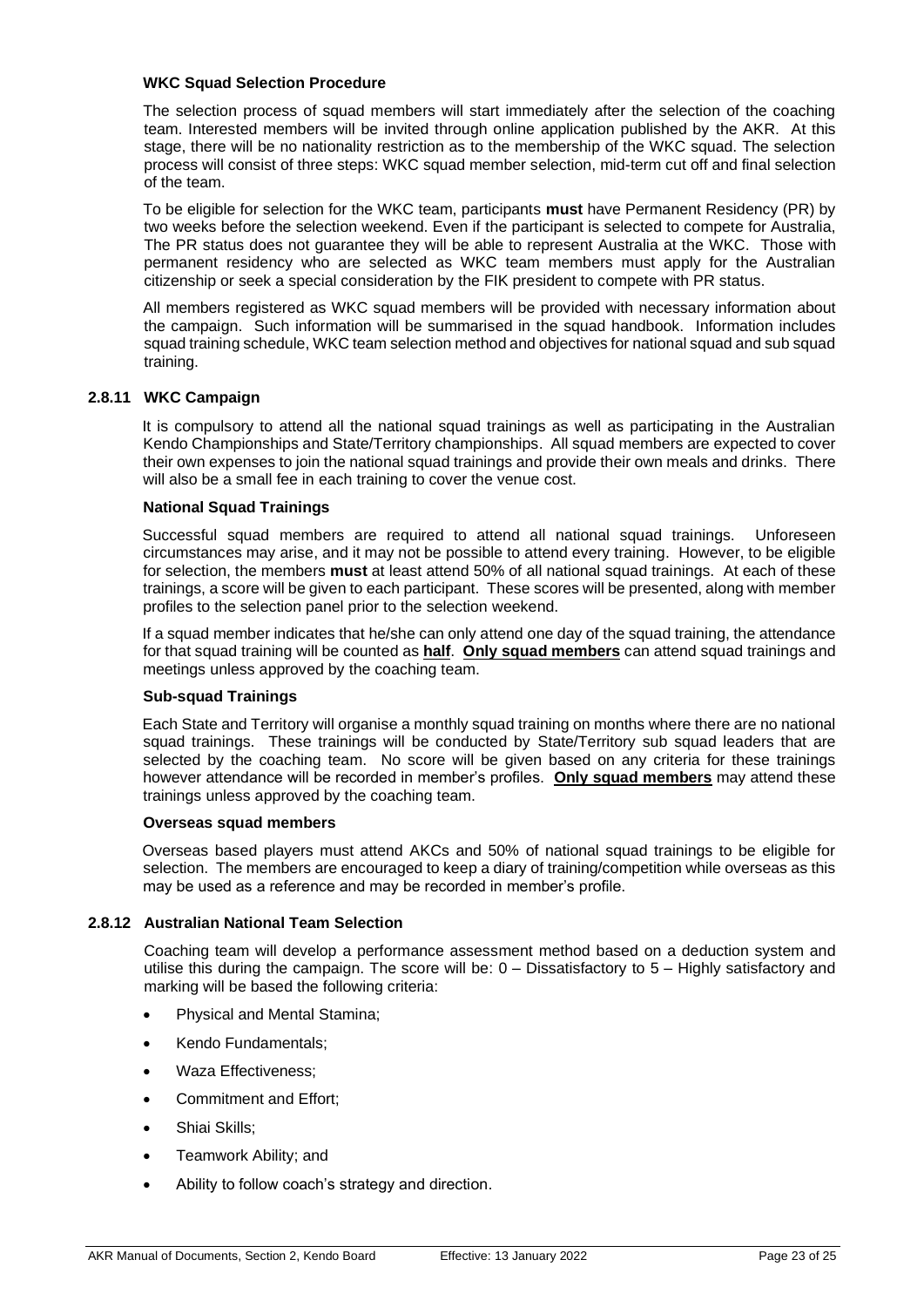During the national squad trainings, coaches will evaluate all members. This data will be recorded in each squad member's profile and scores will be given for each of the criterion. Each individual's performance and scores will be kept confidential and only shared with squad members, the coaching team, and the selection panel for the national team. Included in this data will be additional notes on member's strengths and development.

Squad member's profiles will include several notes on performance and attendance at squad trainings and all competitions. Their profile will also keep note of any seminars they have attended and/or any activities they have undertaken to improve their kendo. The managers will send the member a Google form when a profile update is required.

There will be several national squad trainings in total during the campaign. If the members are unable to attend and are granted 'special consideration', members will not receive a score; rather, they will have 'special consideration' noted in their profile for this training.

#### <span id="page-23-0"></span>**2.8.13 Selection Panel and WKC Team Selection Procedure**

In consultation with the WKC coaching team, the Kendo Board will appoint the selection panel, which will consist of 5 members including coaches and senior AKR member who are experienced in the WKC team selection process. During the selection weekend, those squad members who survived the initial squad cut-off and listed on a shortlist will have a further elimination process based on competitions among themselves.

The result of the competitions will be collated and assessed in conjunction with performance record maintained by the coaching team over entire WKC campaign. At the end of this final selection weekend, the final Australian teams consisting of up to 10 men and 10 women will be announced as the Australian National Teams.

#### <span id="page-23-1"></span>**2.8.14 Communication and Reporting**

During the WKC campaign period, timely and clear communication between the coaching team, the National Executive and the Kendo Board will be maintained via email. The coaching team will keep the National Executive and the Kendo Board abreast with the progress of the campaign and will provide with a comprehensive summary report on the progress, financials and any other information as required.

#### <span id="page-23-2"></span>**2.8.15 Australian Delegation for the WKC**

An approved group of members will represent the formal AKR delegation to attend the WKC. The Australian delegation will consist of the Australian WKC players, coaches, and managers; and may also include additional representative(s) of the AKR – such as the AKR President and/or Kendo Board member(s).

Any additional representatives will be selected and agreed between the National Executive, the Kendo Board, and the WKC Coaching Team, and their travel cost will not be borne by the WKC Coaching Team budget unless previously agreed.

All AKR delegate representatives are expected to maintain the highest professional standard during their travel, and should not affiliate themselves with any other country or organisation.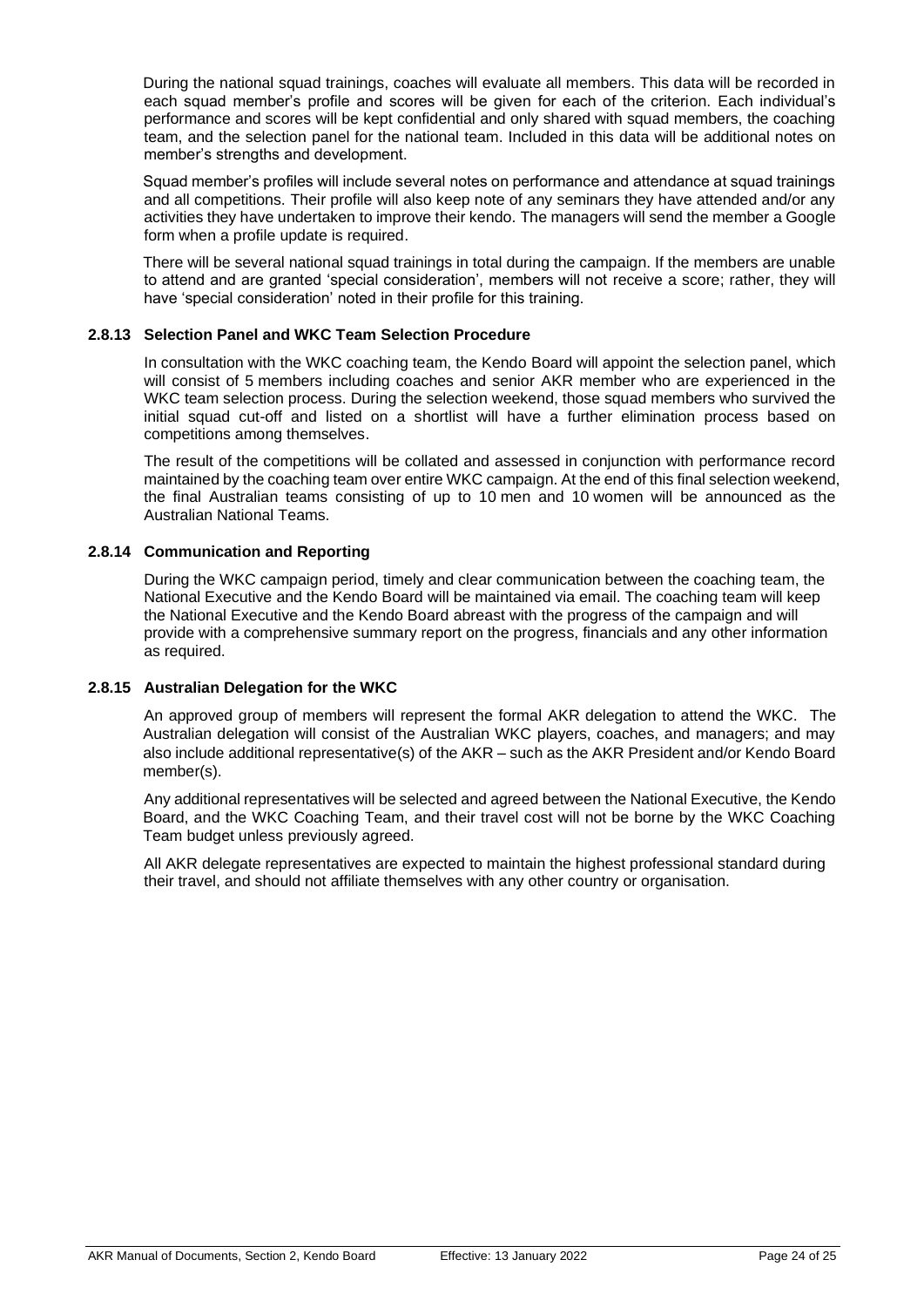#### <span id="page-24-0"></span>**2.9 Summer School Attendance Criteria**

One of the roles of the Kendo Board is to improve the level of instruction in Australia. The Kendo Board encourages and supports eligible AKR members to attend the Saitama Summer School for foreign instructors.

Selection of applications to the Foreign Leaders Summer Seminar are based upon criteria including *but not limited to*:

- Hold an Australian passport and be an Australian Citizen or an Australian Government issued Permanent Resident visa, if living overseas, then for a maximum of nine months;
- Member of the AKR:
- Previous attendance records;
- Teaching/instruction experience; and
- Kendo grade (generally 3 Dan or above).

Applications must be submitted by the prescribed date on the correct form (supplied to the State or Territory bodies by the AKR Secretary) or they will not be considered.